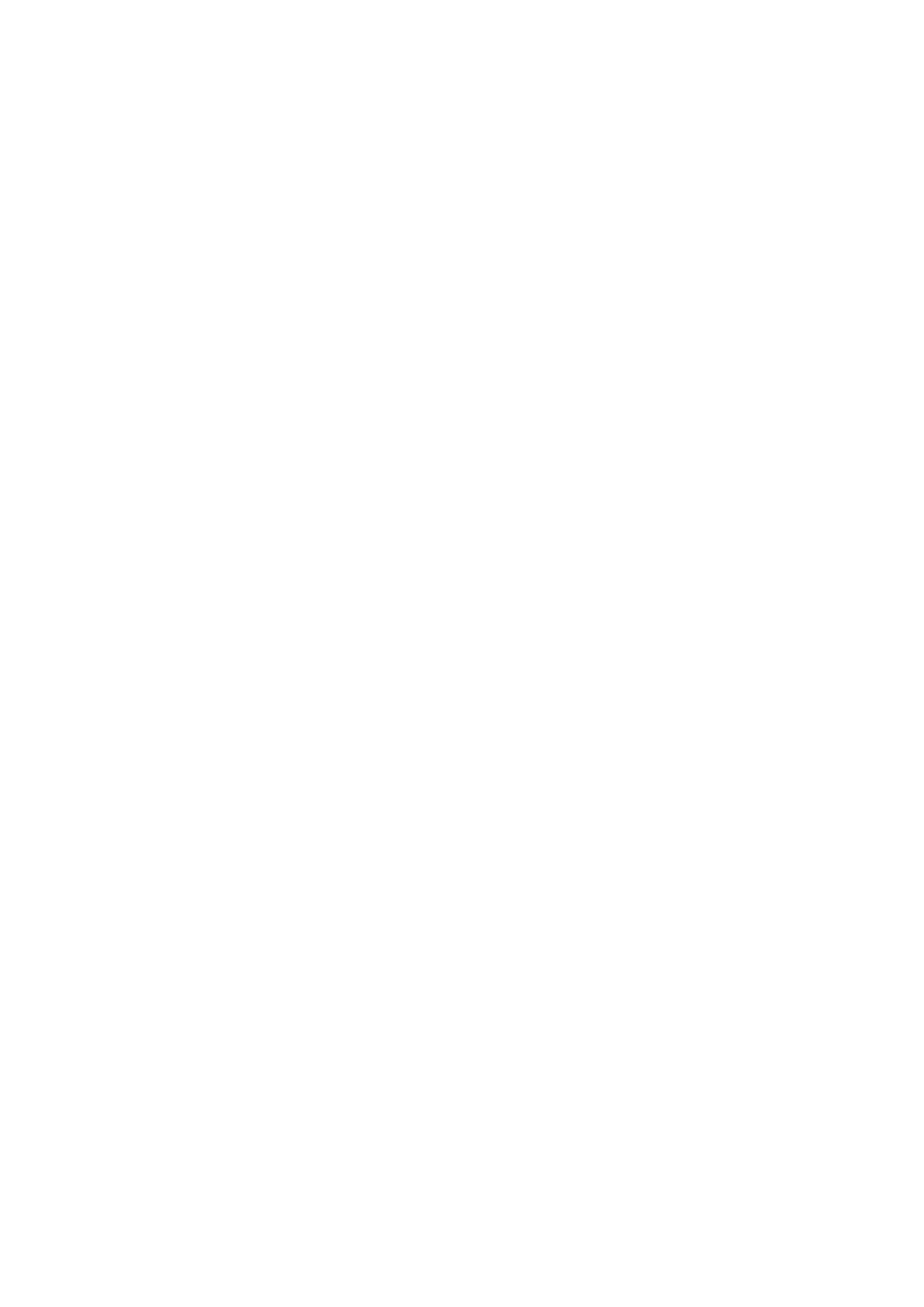# Medieval or Early Modern

# *The Value of a Traditional Historical Division*

Edited by Ronald Hutton

Cambridge **Scholars** Publishing

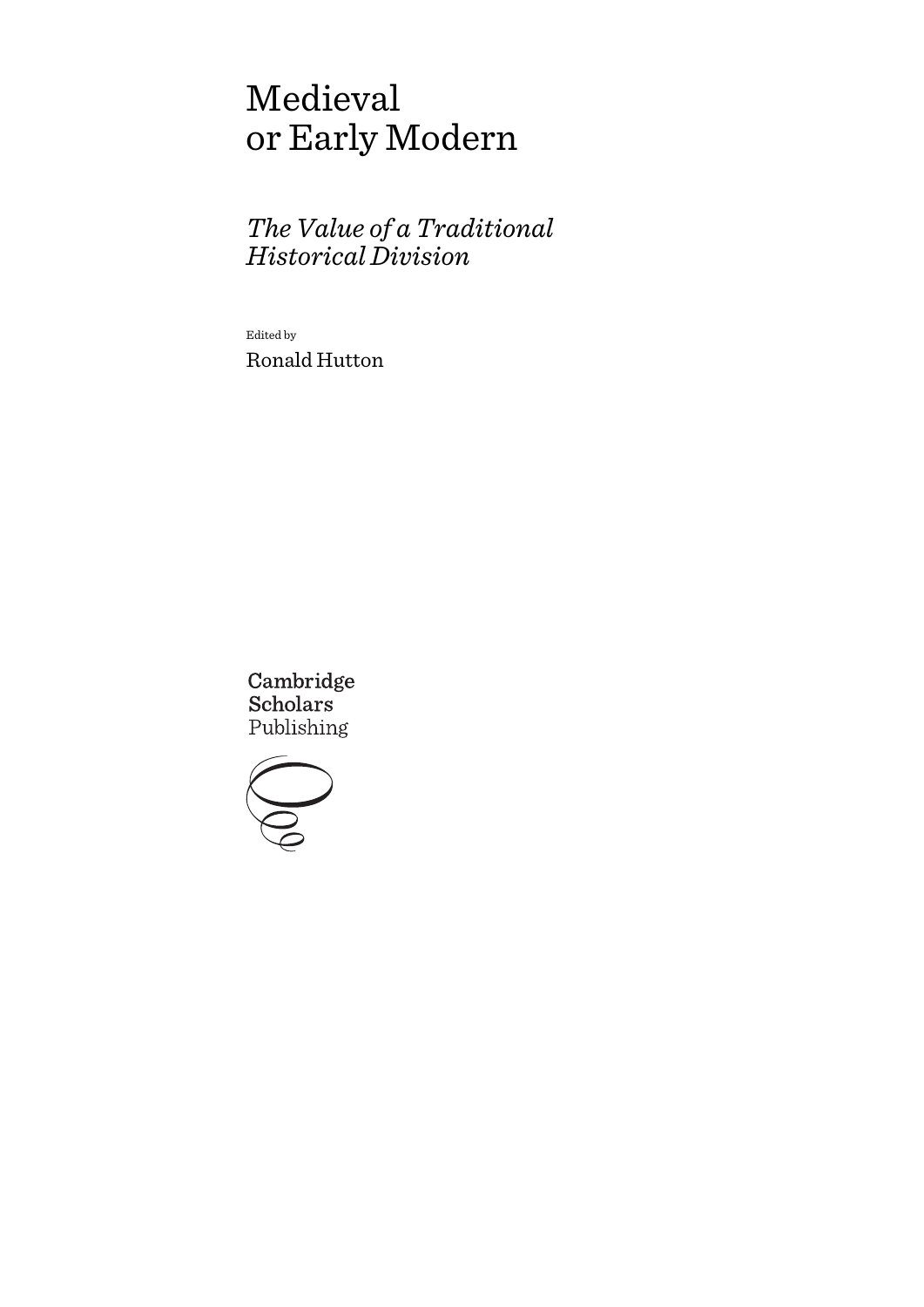Medieval or Early Modern: The Value of a Traditional Historical Division

Edited by Ronald Hutton

This book first published 2015

Cambridge Scholars Publishing

Lady Stephenson Library, Newcastle upon Tyne, NE6 2PA, UK

British Library Cataloguing in Publication Data A catalogue record for this book is available from the British Library

Copyright © 2015 by Ronald Hutton and contributors

All rights for this book reserved. No part of this book may be reproduced, stored in a retrieval system, or transmitted, in any form or by any means, electronic, mechanical, photocopying, recording or otherwise, without the prior permission of the copyright owner.

ISBN (10): 1-4438-7451-5 ISBN (13): 978-1-4438-7451-9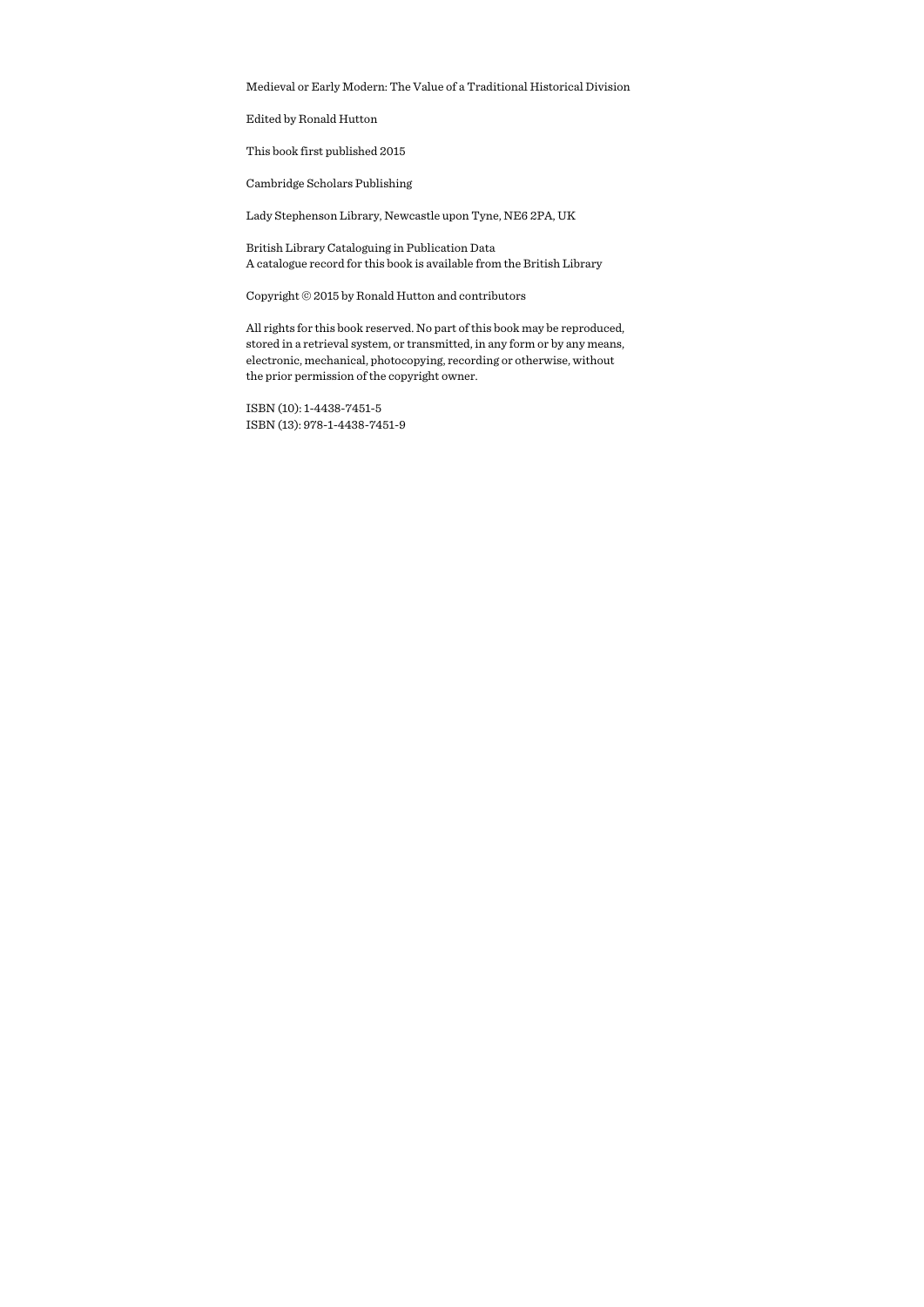# **CONTENTS**

| Introduction                                                                                                               |
|----------------------------------------------------------------------------------------------------------------------------|
| <b>Ronald Hutton</b>                                                                                                       |
| From Medieval to Early Modern: The British Isles in Transition?<br>Steven G. Ellis                                         |
|                                                                                                                            |
| The British Isles in Transition: A View from the Other Side<br><b>Ronald Hutton</b>                                        |
| 1492 Revisited<br>Evan T. Jones                                                                                            |
| Problems of Periodization: The Mediterranean and Other Maritime Spaces<br>David Abulafia                                   |
| Climate Change, Big Data and the Medieval and Early Modern<br>Poul Holm                                                    |
| In the Beginning was Migration Borders and Transitions in Late<br>Medieval and Early Modern Europe<br><b>Martial Staub</b> |
| The Medieval Modernity of Cervantes and Shakespeare<br><b>Fernando Cervantes</b>                                           |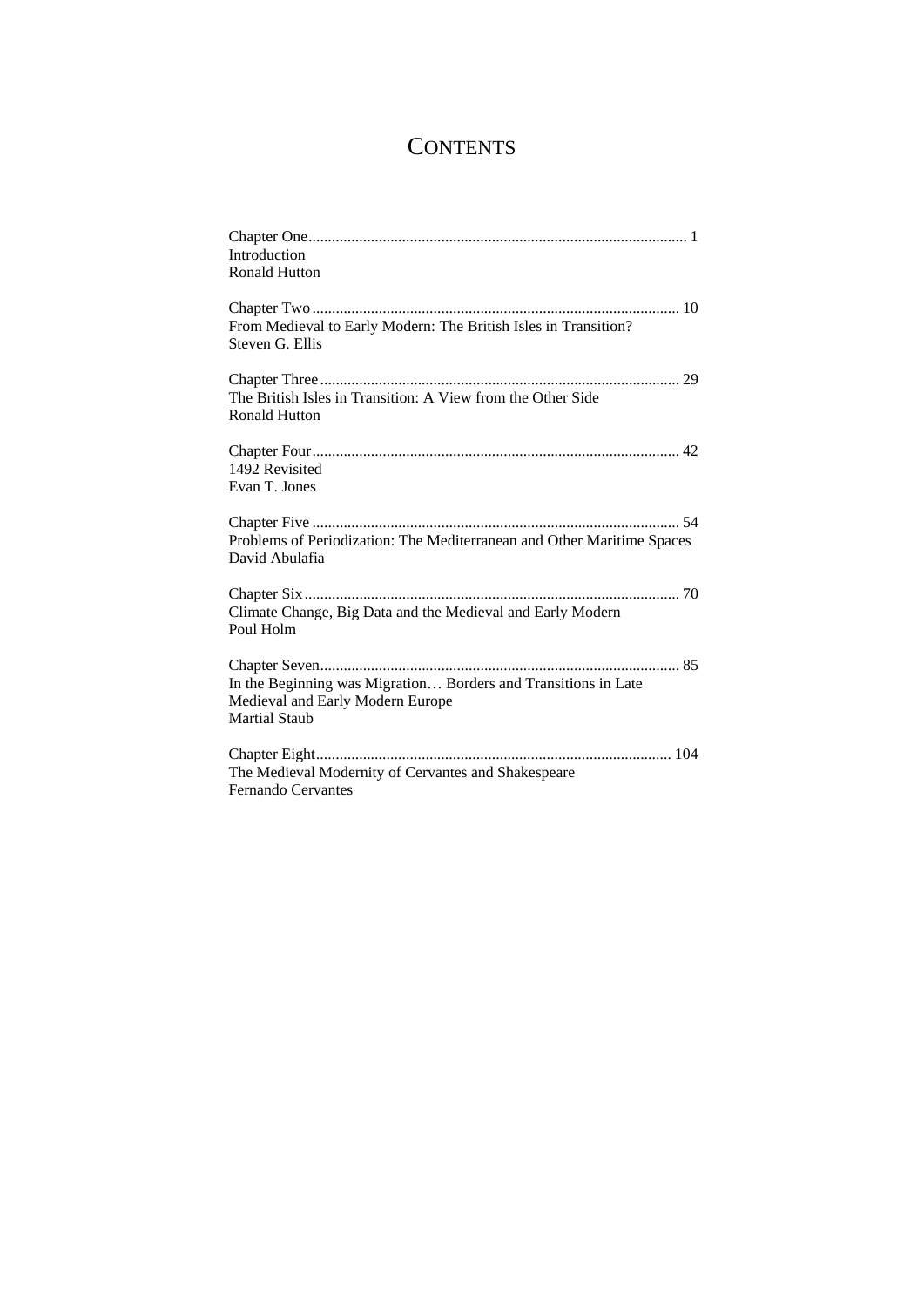#### vi Contents

| "Medieval" and "Renaissance": The Problem of Events, their Records<br>and their Players                    |  |
|------------------------------------------------------------------------------------------------------------|--|
| Pamela King                                                                                                |  |
| Time and the Image: Art at an Epochal Threshold<br>Peter Dent                                              |  |
| "Renaissance" and "Reformation" Elided: The Deficiencies<br>of "Early Modern" Musicology<br>David Allinson |  |
|                                                                                                            |  |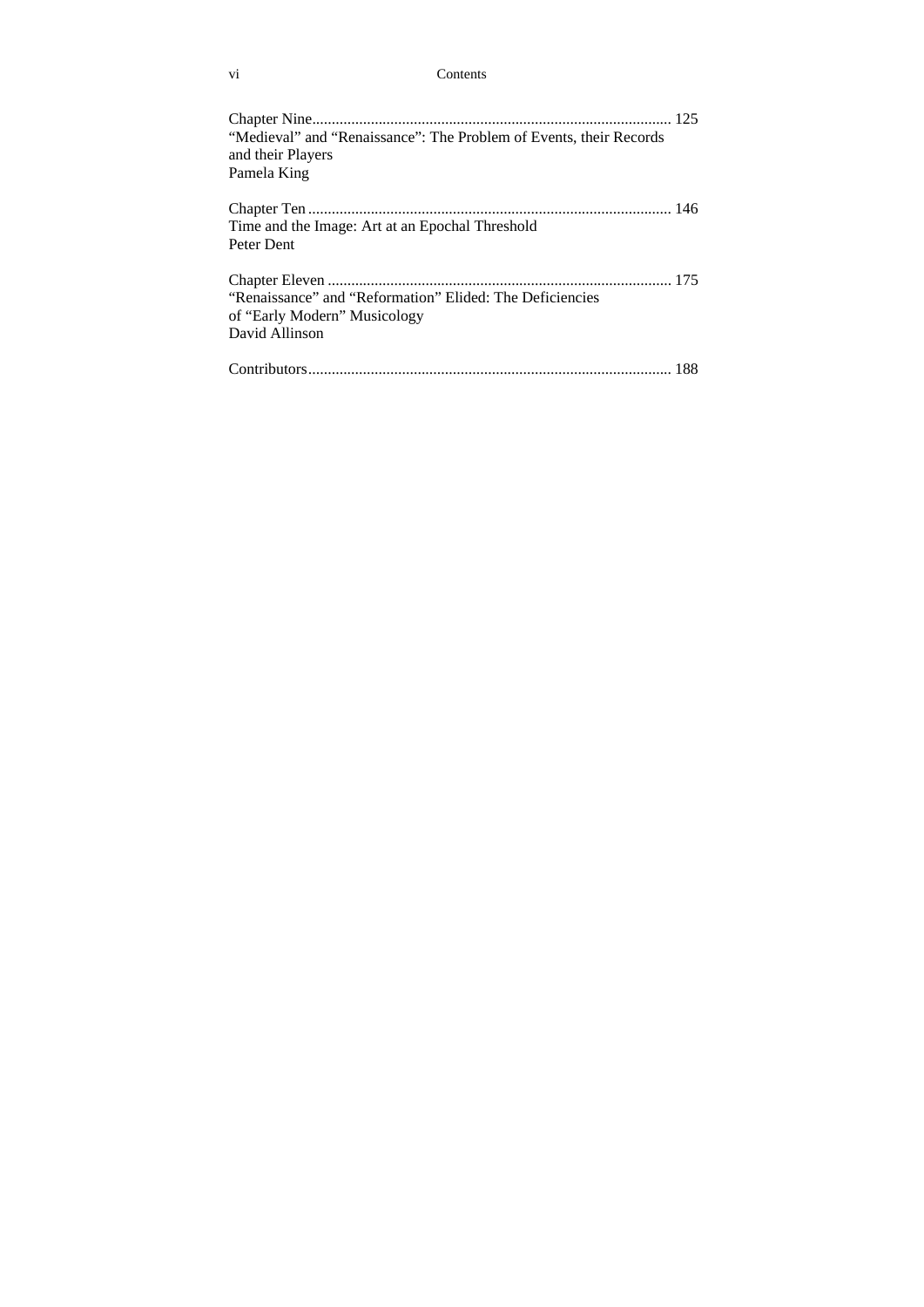### CHAPTER ONE

### **INTRODUCTION**

### RONALD HUTTON

Human beings seem naturally to divide past time into different periods. The inhabitants of long-enduring monarchical states like those of Egypt, Mesopotamia and China, reckoned those periods in terms of royal dynasties. Some ancient Greeks spoke of a succession of ages, Golden, Silver, Bronze and Iron, leading up to the present. Their Hebrew neighbours were conscious that the time of their kings had been qualitatively different from the preceding time of judges, and that both were supposed to have been preceded by the archaic period of Genesis, divided from them by the dramatic collective experiences of the exodus from Egypt and the conquest of Canaan. Christians have, naturally enough, divided the whole of the human story into two parts separated by the coming of their Messiah, while Muslims have made a similar partition hinged on the appearance of their prophet. The tendency of historians to cut up their subject into different chronological slices, with identifying labels, is therefore not merely an attempt to separate out their job into manageable portions. It is also simply what our species does, when confronted with the past. $<sup>1</sup>$ </sup>

It should be no surprise, therefore, that European historians have made their own customary division of it, into three: the ancient, the modern and the bit in between, logically called the Middle Ages. Nor should it be any less predictable that, as modernity has progressed, and so lengthened, it has become convenient to many to divide it in turn, speaking of an early modernity which preceded and prepared the world which seems relatively

<sup>&</sup>lt;sup>1</sup> For the specific nature and problems of periodization as used by historians, see William A. Green, 'Periodization in European and World History', *Journal of World History*, iii (1992), 13-53; Lawrence L. Besserman (ed.), *The Challenge of Periodization* (New York, 1996); and Ludmilla Jordanova, *History in Practice* (London, 2000), pp. 114-40.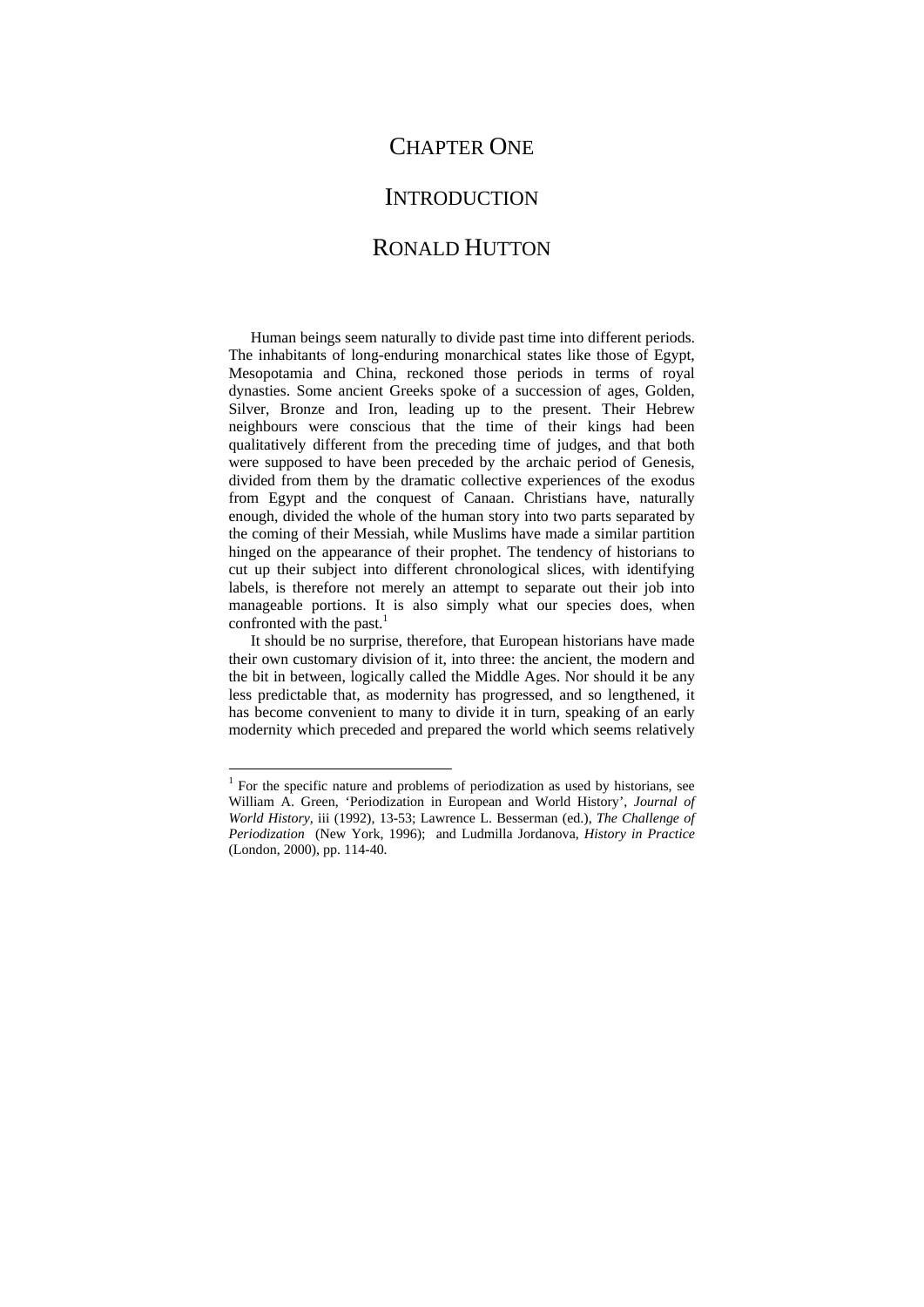#### 2 Chapter One

familiar, and recent, to those living today. A final development which is arguably just as natural is that this particular chopping up of time, customary and Eurocentric as it is, should have become questioned by some historians in the past couple of decades. Such a development may be ascribed to a convergence of two different phenomena: the evolution of multi-ethnic, multi-faith societies in Western nations, as part of a broader globalization of human affairs, and the great expansion of professional scholarship carried out within universities in a high-pressure, competitive atmosphere. Together, these processes have induced a major questioning of traditional scholarly assumptions, categories and structures of thought, and periodization has been submitted to such scrutiny along with so much else.

This collection of essays is designed to take stock of the current state of opinion with regard to one particular chronological boundary, that between the medieval and early modern periods. It resulted spontaneously from a symposium held at Bristol University in February 2013 by the Medieval and Early Modern Cluster of historians working at that institution, who gathered some distinguished guests to join them in debating the current utility of that division. The success and excitement of the day produced a proposal to publish the proceedings, with contributions from another friend, and the present work is the product of that undertaking. It is designed to contribute to, and stimulate further, the ongoing debate among professionals over the nature of historical periodization, and that of the centuries between 1300 and 1800 in particular. It is also, however, very much aimed at teachers and students in schools and universities, to acquaint them with the issues of that debate as they currently seem to stand, and enable them to form their own judgements. That is why, for example, one contributor can make a definition of the relationship between the thought of Shakespeare and Cervantes with that of the Cartesian and Ockhamite schools which should interest fellow experts, while taking care to explain what Cartesianism, and who William of Ockham, was.

The apportioning of time considered in it took place in very different historical contexts, because while the concept of the medieval (and therefore of the modern) has been current for about half a millennium, that of the early modern has been commonly adopted for only about forty years; indeed, it had hardly become fashionable before such divisions of the past were called into question. By definition, the Middle Ages could only be first defined by closing off their terminal boundary, and this exercise represented, like so many traditional labels in history, an advertising campaign which was linked to political abuse. The campaign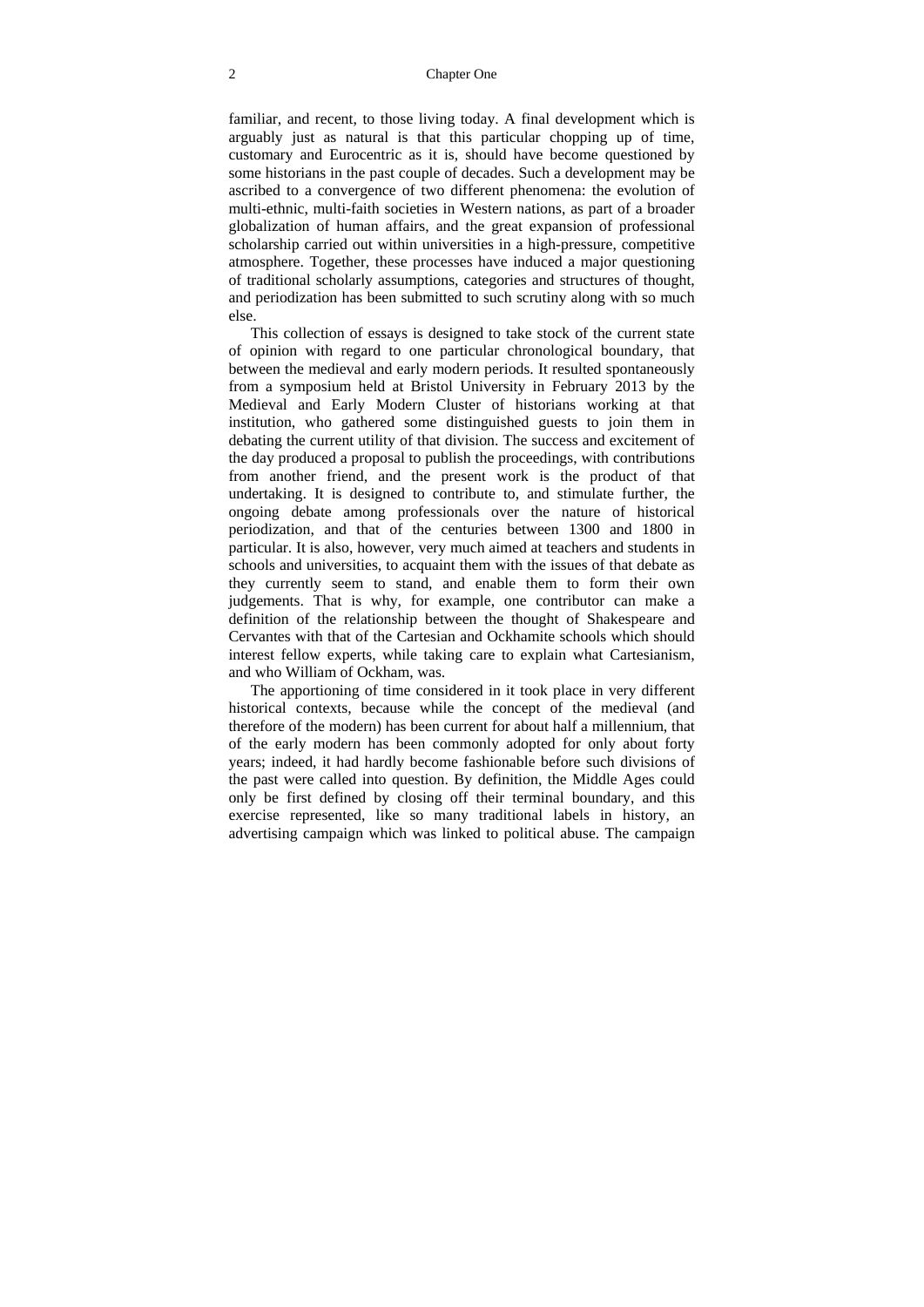#### Introduction 3

was launched by a group of fifteenth-century Italians, mostly from Florence, who were bent on recovering all that could be located of the knowledge of the ancient Greek and Roman worlds. Using this, they aimed to achieve a rebirth, in French a 'Renaissance', of learning and arts. The accompanying boast was that by uniting ancient knowledge with that which had been achieved since, they were producing a uniquely well informed and capable society. This claim automatically divided European history into three periods. With equally automatic effect, the exercise characterized the middle period as inferior to the succeeding one which these writers and artists were seeking to launch and maintain, and perhaps even to the ancient one. This attitude was taken up and greatly enhanced by liberal thinkers in the eighteenth and nineteenth centuries. They made the term 'medieval' synonymous with 'backward', 'ignorant', 'obscurantist' and 'bigoted', and used it as a stick with which to beat conservative forces in their own time. Counter-offensives were launched against them by conservatives, who represented the Middle Ages as a time of religious faith, beautiful architecture and social order. Some radicals also turned the tables, by making the Reformation and Counter-Reformation the true bringers of bigotry and repression and representing the medieval period as a time of social harmony and merriment: in one famous national incarnation, of 'Merry England'.<sup>2</sup> On the whole, it seems to have been the negative connotations which have remained strongest in popular culture, lasting right down to Quentin Tarantino's movie, *Pulp Fiction*, in which an American gangster threatens somebody that he will 'git medieval on your ass'.<sup>3</sup>

A large part of the problem posed by the traditional periodization into 'medieval' and 'modern' therefore lies not in the division made in itself but in the value judgements that have been attached to it, reflecting the political and cultural tensions of previous centuries. By contrast, the expression 'early modern' has made relatively little impact on the popular imagination, and is far more of a scholarly construct. It is also, as said, a

<sup>2</sup> George Stuart Gordon, *Medium Aevum and the Middle Age* (Oxford, 1925); Geoffrey Barraclough, *History in a Changing World* (Oxford, 1955), 54-63; Nathan. Edelman, *The Eye of the Beholder* , ed. by Jules Brody (Baltimore, 1974), pp. 58-85; Paolo Delogu, *An Introduction to Medieval History*, trans. By Matthew Moran (London, 2002); and Marcus Bull, *Thinking Medieval* (Basingstoke, 2005), pp. 7-41, all review aspects of the origins and uses of the concept of the Middle Ages, with good bibliographies.

<sup>&</sup>lt;sup>3</sup> I am grateful to my former Bristol colleague, Marcus Bull, for drawing my attention to this cinematic moment, which features in his *Thinking Medieval* on p. 11.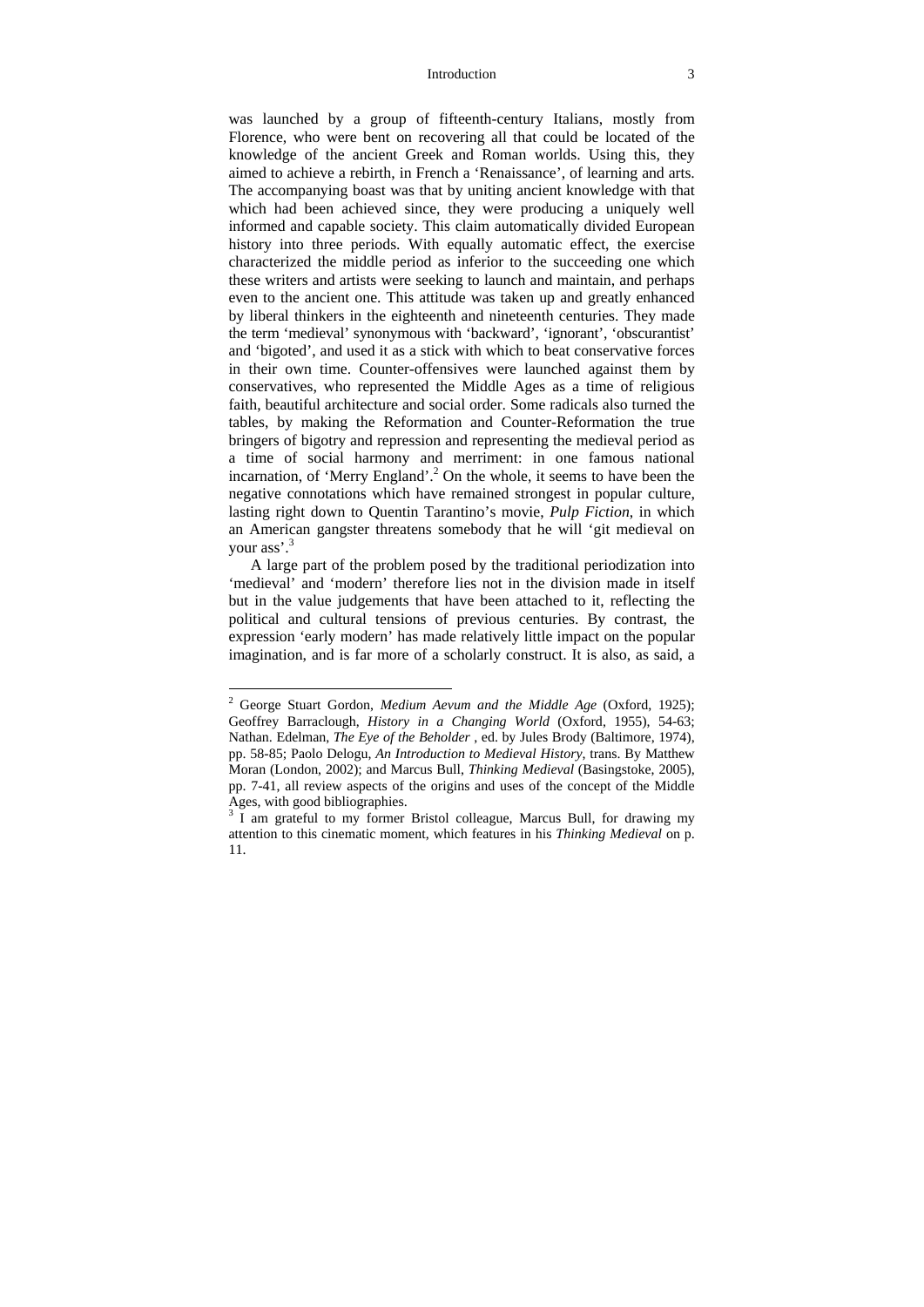recent one. Phil Withington has proved that it was originally coined by a Cambridge don called William Johnson, in 1869, and used again by a scatter of authors, mainly economic historians, in the first half of the twentieth century. In 1976, however, it was still so unfamiliar that, when Keith Thomas put it into the title of a lecture, his chairman, Sir Isaiah Berlin, claimed not to have heard it before. It is significant that Thomas was probably the pre-eminent representative of a new wave of cultural historians, because it was British and North American practitioners of social and cultural history who were to adopt it wholesale, followed by experts in literature and art.<sup>4</sup> Hitherto political historians had dated their work according to a particular century, or by national dynasties (such as Tudor or Stuart), while historians of art preferred labels like 'Renaissance' or 'Baroque', and those of religion spoke of 'Reformation' or 'Counter-Reformation'. None of these naming strategies was really appropriate for social or economic history, or cultural history which extended beyond elite art or major religious movements. The term 'early modern', by contrast, fitted the bill for those subject areas, and after its widespread appearance in them leaked into other areas of writing. It remained, however, largely an Anglo-American phenomenon.5

These chronological divisions succeeded because they provided a convenient shorthand to sum up particular epochs that did seem to possess particular characteristics. 'The Middle Ages' and 'medieval' served to label a period of European history dominated by cultural and political attitudes heavily overshadowed by a defunct or transformed Roman Empire; of a Christian Church led by the Pope and based on Latin literacy and a mixture of secular and religious clergy; of a direct knowledge of other parts of the world mostly limited to the further shores of the Mediterranean; of a landed aristocracy centred on the figure of the armoured knight; and of texts handwritten by scribes on parchment and vellum. 'Early modern' served to emphasise a succeeding transitional period in Europe between the medieval and truly modern, in which much of the Roman Catholic Church shattered into a complex of reformed Christian denominations, ultimately inducing a more tolerant attitude to differing religious opinion; noble retainers were replaced by professional armies as the military resources of states, supported by bureaucracies and regular taxation; famine and plague were banished from most of the continent; Europeans spread out across most of the globe to trade, conquer

<sup>4</sup> Phil Withington, *Society in Early Modern England* (Cambridge, 2010), pp. 1-70, and sources cited there.

<sup>&</sup>lt;sup>5</sup> Notable early appearances were in Lawrence Stone, Peter Burke, Natalie Zemon Davis Keith Wrightson and J. A. Sharpe.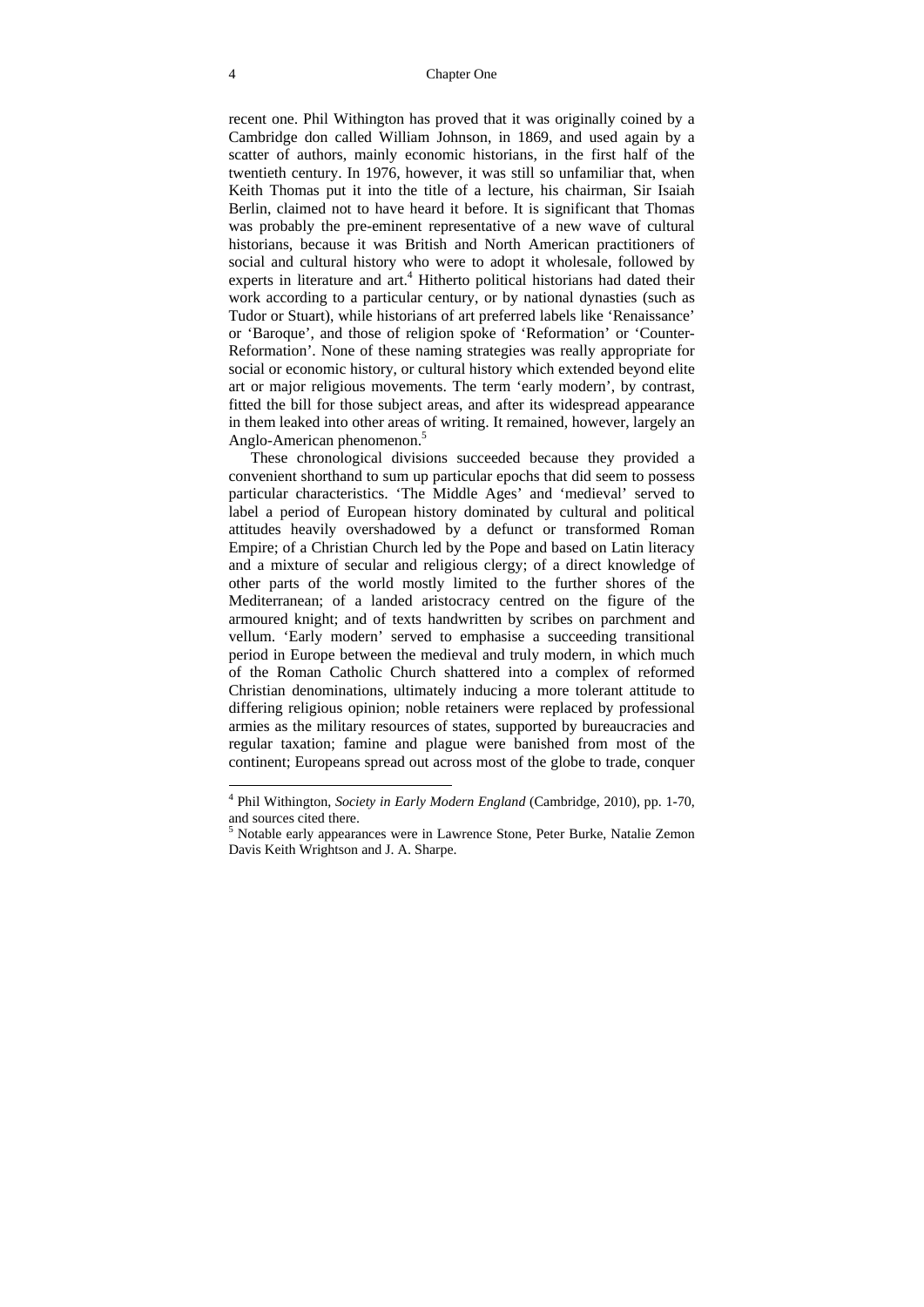#### Introduction 5

and settle; and a general fear of magic and witchcraft, based on a literal belief in their efficacy, was replaced by an official disbelief in both; and so forth. There was also a pleasing chronological symmetry to the design. The period generally regarded as medieval lasted roughly a thousand years, and was preceded by an ancient one which was only slightly longer: whatever cultural riches archaeologists keep revealing in Europe's long prehistory, history itself still begins in the continent (at its south-eastern extremity) around 700 BC, as it has always done. By comparison, the modern period is much shorter, at around half a millennium, but in that respect, of course, it has time on its side, and its faster pace of change has done much to make up for its comparative brevity.

Much of the utility of the labels depended on a flexibility and adaptability provided by their very lack of precision, coherence and uniformity. Each one swept over a tremendous range of times, places, societies, cultures, economies and mentalities. The boundaries of each depended heavily on the nationality, date and preoccupations of the historians who drew them, and there accordingly could be no general agreement on where they should be drawn. In the years around 1990, the end of the early modern period was located by university courses and textbooks at various points between 1650 and 1830, with more or less equal validity to each according to the criteria applied. As for the opening of the medieval, that was similarly contingent. For the study of Greekspeaking communities on the western coast of Asia Minor, for example, such a boundary is more or less irrelevant: although transformed dramatically in culture, religion and political allegiance as centuries passed, they experienced no really sudden and major fractures in their history between their settlement in the early first millennium BC and their expulsion by the Turks in the 1920s. For the history of Britain, on the other hand, the inception of the Middle Ages is clear and dramatic. In the decade following AD 407, the island passed from a (Roman) world which had a genuine history and easily dated archaeological material into one with virtually no reliable political history at all, and in which archaeological remains have not till now been securely dated within about a century. There it remained for almost two hundred years. In Ireland the onset of the medieval is equally unmistakable, but for precisely the opposite reason: that in exactly the same period in which Britain plunged out of history, the Irish emerged into it. Christianity and literacy arrived amongst them, accompanied by a major and enduring overhaul of social and political structures and overseas relationships. This book is dedicated in part to determining whether the other end of the Middle Ages, as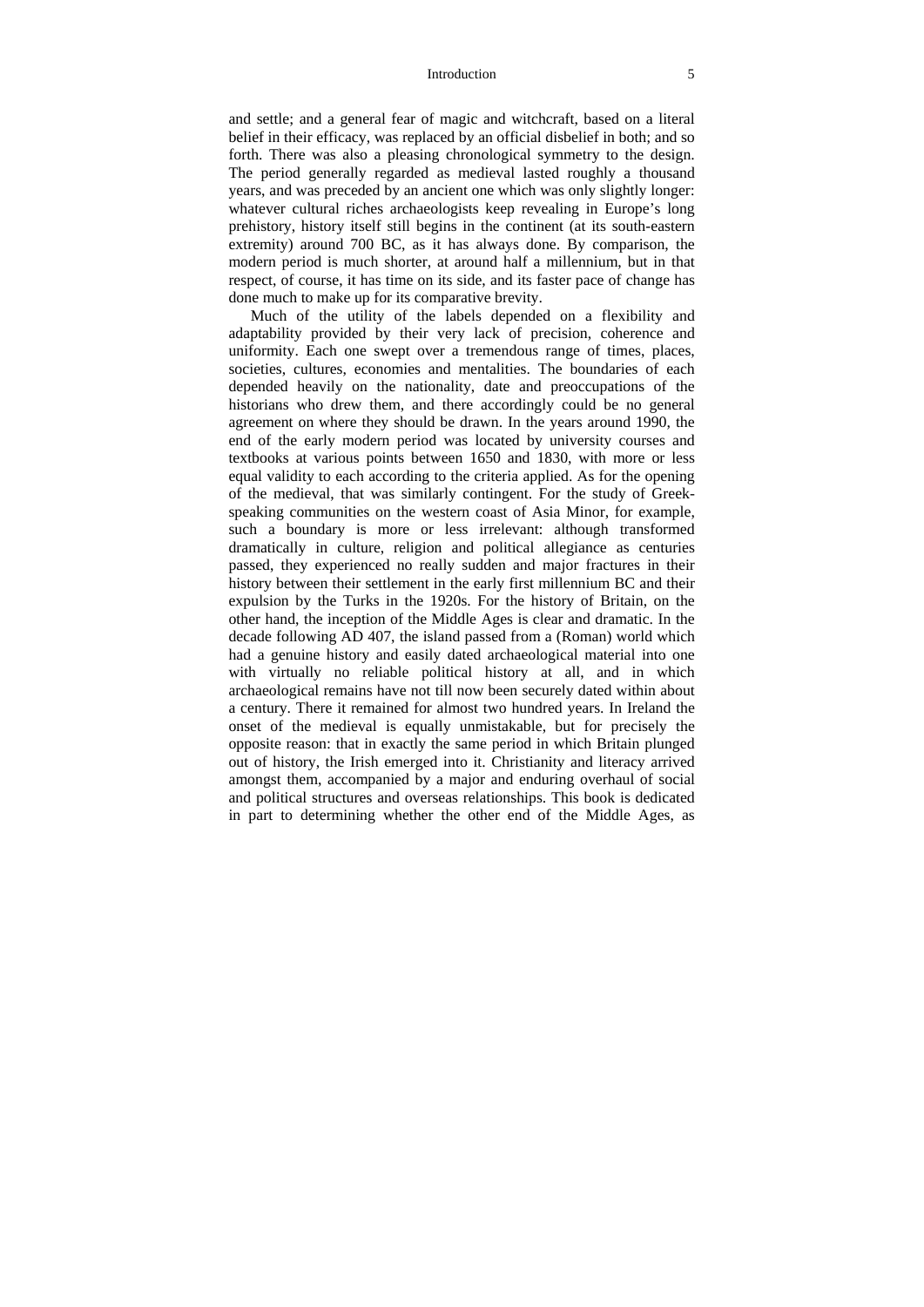traditionally and vaguely defined, throws up such clear, and regionally specific, effects.

During the second half of the twentieth century, some academic historians became increasingly uncomfortable with, or irritated by, the customary periodization.<sup>6</sup> Its lack of precision, and its blanket coverage of such different kinds of community extending over such long spans of time, in which so much changed, seem to such critics to be unbecoming of a professional discipline. The moral baggage with which it was laden, at least in popular culture, added a further element of inconvenience. Even the newly popular term 'early modern', less freighted with popular stereotypes than 'medieval', can seem implicitly goal-directed (towards the 'properly' modern), and so smuggle in an admiration for progress and for profound change which may deform the manner in which the past is studied. The growing influence of social, economic and cultural history has undermined the fashion for divisions by precise dates, emphasizing as it does that major discontinuities in human affairs, involving multiple aspects of life, do not happen in a single year. Furthermore, the accelerating progress of globalization, and the development of multiethnic, multi-faith, multi-cultural societies in the West, have made world history an ever more important genre. The categories of medieval and early modern, based firmly on the European experience, may possess little relevance to that. At the least, historians of the period between 1400 and 1600 need now to ask explicitly how much is revealed, and how much concealed, by the retention of these divisions, and whether there is any real significance in marking a boundary between what is supposed to be medieval, and what is supposed to be (early) modern? If some agree that there is, then they next need to debate when and where such a boundary should be placed, in time and space.

This collection provides many of the materials for such a debate, and itself conducts one implicitly, in that the contributors each consider the relevance of the customary periodization to their own interests, preoccupations and disciplinary and sub-disciplinary framework. A pattern, and something of a provisional conclusion, emerge in the course of this process. Steven Ellis and I hope to have demonstrated that it is

<sup>&</sup>lt;sup>6</sup> Most of the works at ns.1 and 2 are relevant here. See also Herbert Butterfield, *Man on his Past* (Cambridge, 1955), pp. 128-36; Dietrich Gerhard, *Old Europe: A Study of Continuity* (New York, 1981); Timothy Reuter, 'Medieval: Another Tyrannous Construct?', *Medieval History Journal*, 1 (1998), pp. 25-45; and Lester K. Little and Barbara H. Rosenwein (ed.), *Debating the Middle Ages* (Oxford, 1998); Randolph Starn, 'The Early Modern Muddle', *Journal of Early Modern History,* vi (2002), pp. 296-307.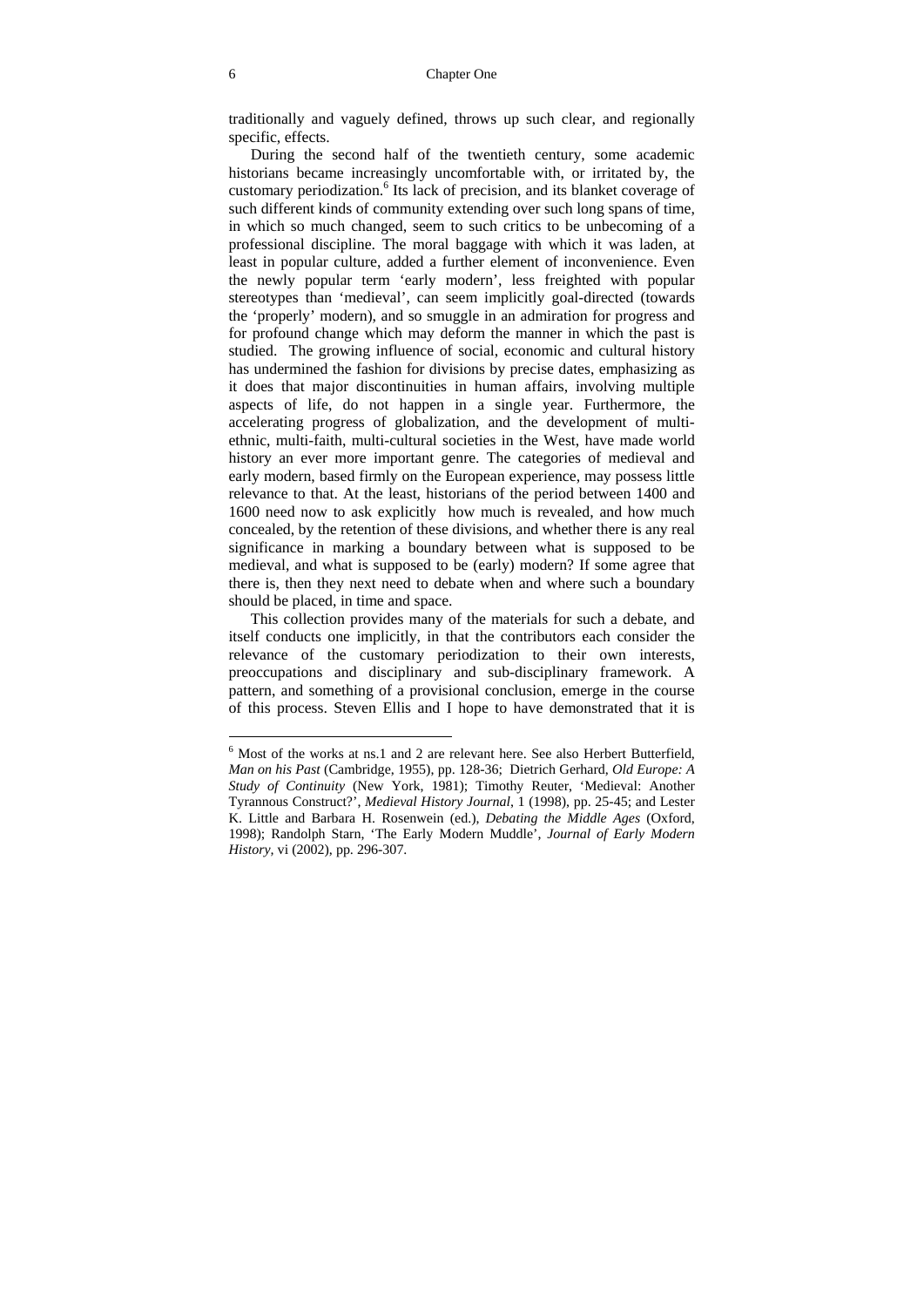#### Introduction 7

possible to consider the same geographical area at the same time (the British Isles in the sixteenth century) with regard to this question, and disagree completely with equal legitimacy on both sides. The difference is a product of distinct preoccupations and perspectives. One of Steven's many cogent arguments is that a boundary between the medieval and early modern must be located in different nations at different points, and for many it is simply not relevant at all. Evan Jones, however, taking a global viewpoint, concludes that one of the most commonly perceived markers of the onset of the early modern, the eruption of Europeans across the oceans of the world, permanently changed world history in general. His is indeed perhaps the most confident restatement of the customary division. David Abulafia, concerned with the economic history of the Mediterranean and its relationship with other seas, also finds the European age of maritime discovery to make a very significant break with the past; and one which follows other such dividing lines in Mediterranean history which match up fairly well to other traditional boundaries between periods. On the other hand, there are also divisions in his historical narrative which occur within those periods; and it is for readers to determine whether these disrupt the familiar succession of ages after all. Poul Holm, moreover, as a historian of global climate, finds that major climate changes no longer match up to the traditional framework of periods, and calls for the scrapping of that framework within his sub-discipline. However, Martial Staub, dealing with another clearly very topical branch of history, that of migration, thinks – somewhat uneasily – that it might still have relevance to that, being in his elegant formulation 'comfortable but uncanny'.

The issues remain as subjective as the focus shifts to cultural history: and this is the more significant is that the boundary between medieval and modern, early or not, first emerged in this sphere, defined originally, as said, as part of the movement which finally became known in the nineteenth century as the Renaissance. Fernando Cervantes makes a very effective job of attacking the prevailing tendency to view the two greatest authors of the sixteenth century, William Shakespeare and his own namesake Miguel de Cervantes, as precursors of a modern understanding of the world. He demonstrates that in key respects they represented a continuation of definitively medieval attitudes. which lay at the heart of their writing. What readers may care to consider is the still open question of whether the context and application of those attitudes had altered significantly: in other words whether the great trauma of the Reformation, shattering the essential unity of Western Christianity, and the disorientation provided by the discovery of so many new worlds overseas, for which traditional teachings had not made provision, had caused them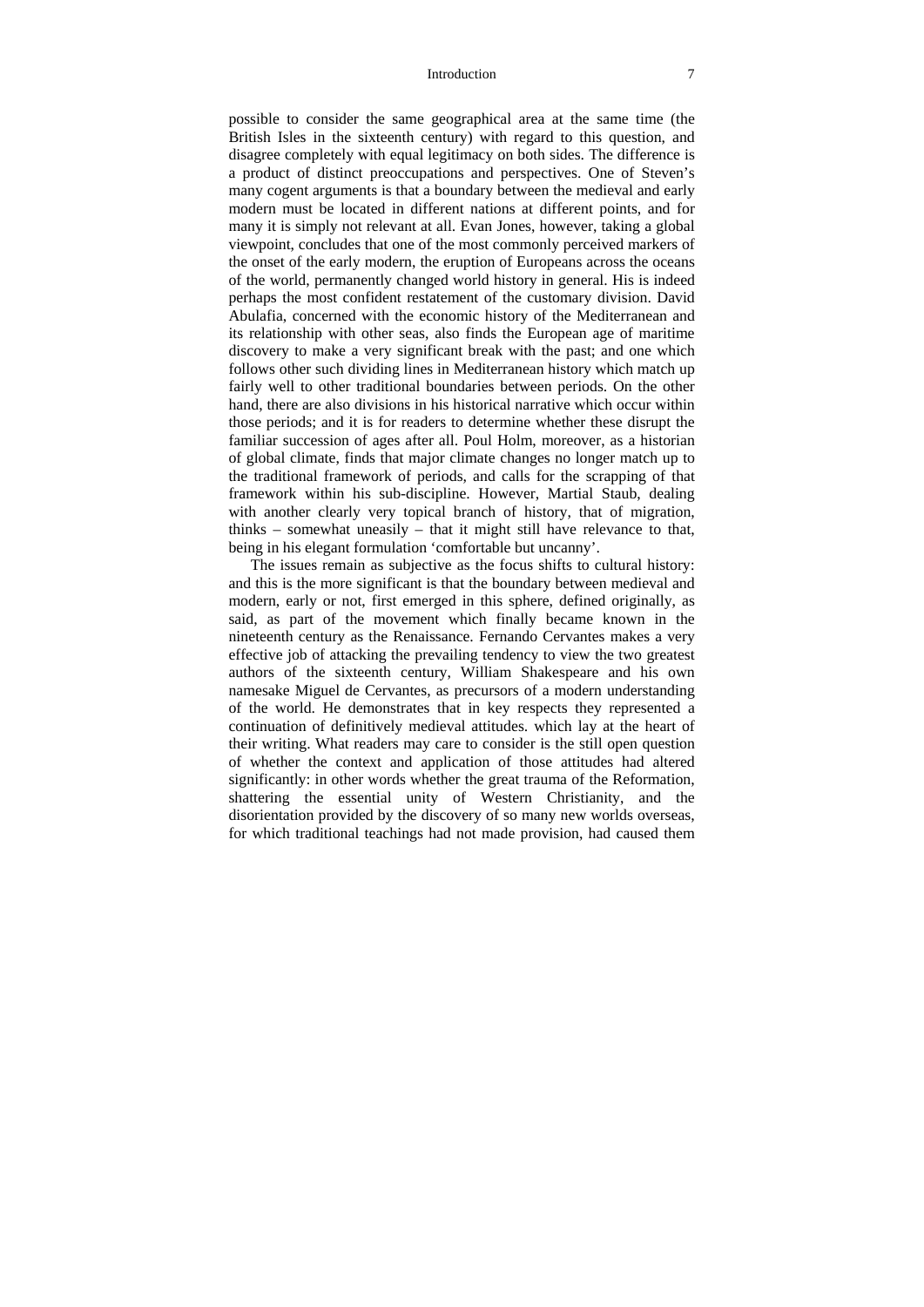to be used in new ways and for new problems. If the answer to that problem is affirmative, then it may be asked in turn whether the novelty of context is sufficient to mark the changing of an age.

Pamela King's chapter neatly complements Fernando's by looking at parallel changes in English drama, which according to established tradition ushered in a definitive transition to modernity: 'benchmarking the renaissance moment' when the medieval theatrical aesthetic gave way to a more sophisticated one, and Hamlet displaced Herod. Perhaps inevitably, she finds that things were more complex than that, for there was a paradigm shift in aesthetics, linked to a cultural rupture brought about by the Reformation, but both produced far from coherent and monolithic responses. 'Medieval' pageants, she shows, could be transformed into a commentary on the early modern condition: but to acknowledge that is to reaffirm the existence of a distinctively early modern condition. Were Fernando's 'medieval' sixteenth-century literary giants likewise making a commentary on a new age? Most readers may agree with Pam that in cultural, as in economic and social history, it is pointless to seek 'canyons' opening at particular dates to separate periods, but she still allows for a shift in 'tectonic plates' to form epochs.

The concept of a 'renaissance moment' (with or without a capital 'R') is, of course, one derived above all from the history of art, and this discipline is represented in the collection by Peter Dent. He immediately begins by confronting the paradox of his subject: that art history has always carved up the past according to changes in style, but that style itself pertains to a timeless sphere. Add to this the emergence of a global history of art which challenges European periodization, even while that periodization is very much alive in the Western world, and he is clearly facing some very complex issues indeed. He picks his way through them by suggesting that the traditional stylistic time-lines can only be maintained with a narrow spatial focus, but that by using other markers, such as linear perspective or the development of art as a project with its own body of theory and of the artist as a distinct profession, the longaccepted boundary at the end of the medieval still has some validity. To say this, he makes clear, is to suggest a diversity of options, each with its own limitations, and then, in a pair of exciting case studies, he shows how visual images can be used actively to manage time itself. Finally we come to the history of music, and the new discipline of musicology, which has particular significance for the collection in that, as David Allinson shows, it has never embraced the label of 'early modern'. Instead it has borrowed the older terms 'medieval' and 'Renaissance' from art history. David adroitly exposes the problems of using those, in the manner in which they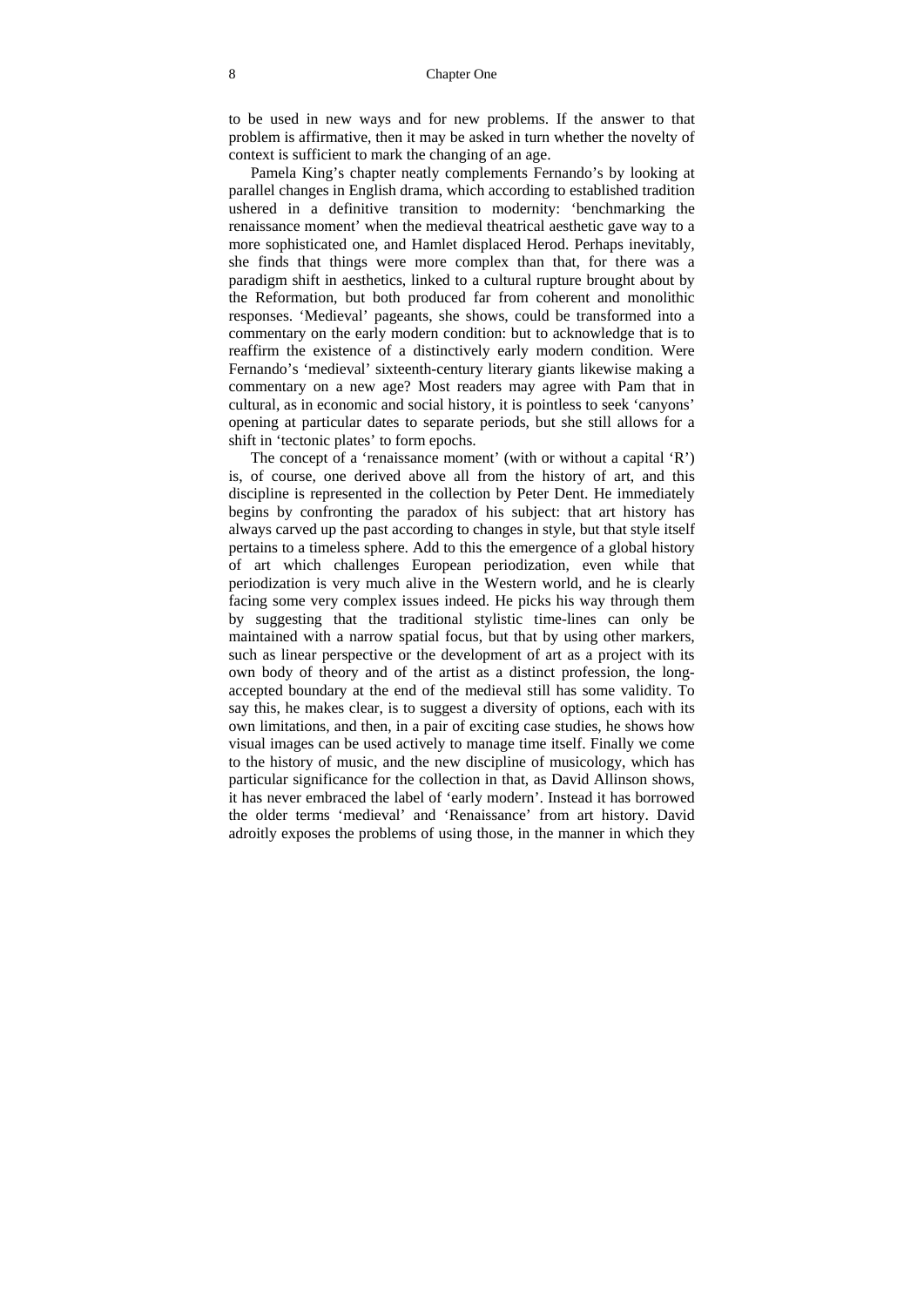#### Introduction 9

have been deployed hitherto, and concludes tentatively that in view of these it might actually be useful for the term 'early modern' to be adopted for his field because of the new perspectives that it would open.

Debates, by their very nature, presuppose differences of opinion, and a range of those are demonstrated here; and yet some kind of coherent conclusion does seem to emerge. The import of this collection is clearly that to retain or impose the traditional distinction between the medieval and early modern in all aspects of the study of history – and even of European history - is out of the question. It should be just as obvious, however, that the distinction retains considerable vigour and utility in some branches of history, and so it is equally futile to suggest that it now be forced into retirement as a general measure. Even within the same sort of history-writing, concerning the same time and the same area, it is possible to find practitioners who find it helpful and others, with equal validity, who do not. Periodization of this sort may increasingly be regarded as a resource, to be used or not according to the area of specialization, subject of study, and indeed personal inclination, of the individual historian. Such a conclusion, whether or not it possesses any intrinsic moral or practical merit, has the virtue of describing a state of affairs which patently already exists.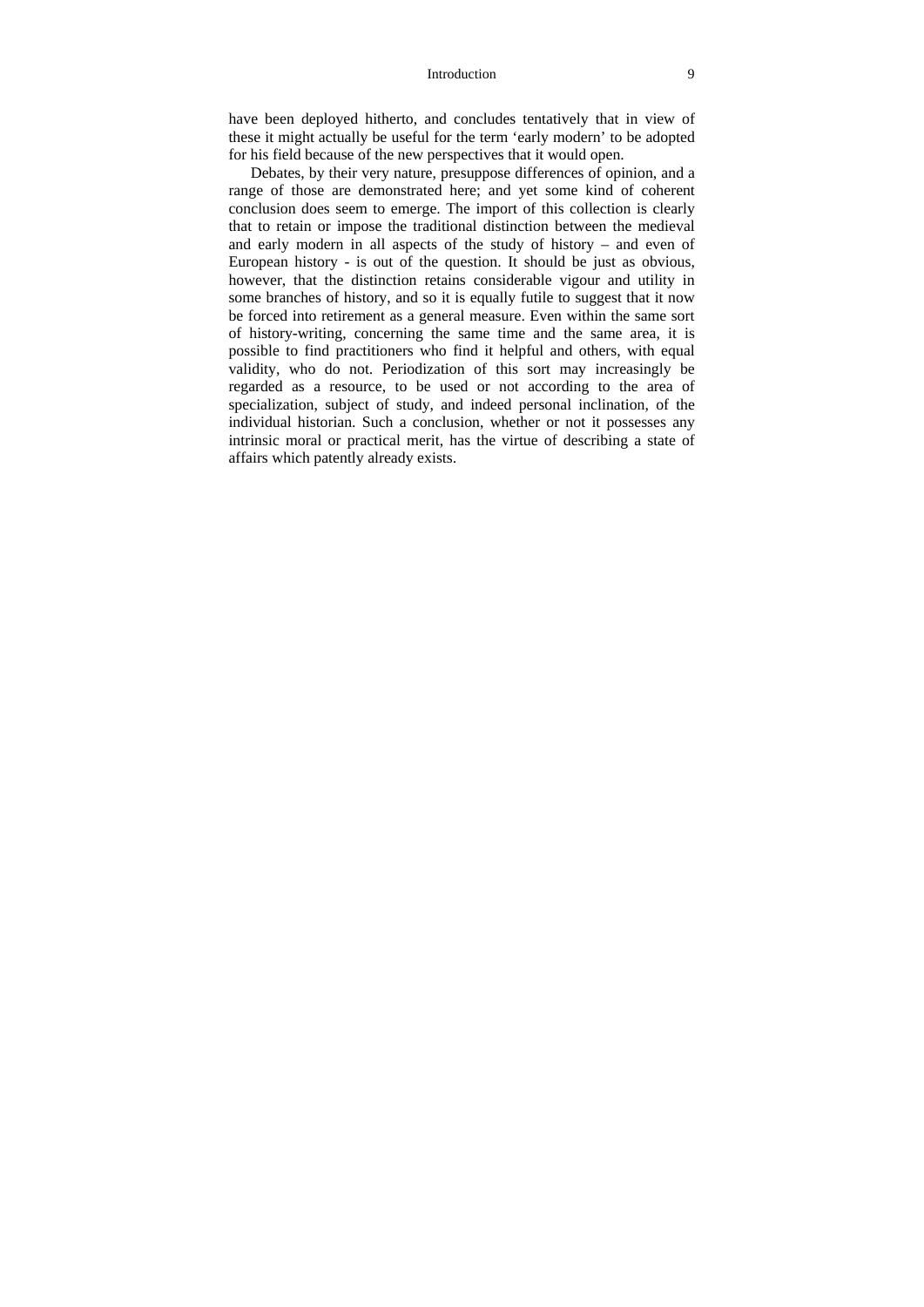## CHAPTER TWO

# FROM MEDIEVAL TO EARLY MODERN: THE BRITISH ISLES IN TRANSITION?

## STEVEN G. ELLIS

The debate about the medieval/early modern divide reflects a perception, I think, that there are particular historical developments in each national historiography – and perhaps by extension in historiography more generally – which may be classified as quintessentially medieval or as characteristically early modern. There is also at least some commonality between the different national historiographies in regard to this perception. It is reflected, for instance, in the large-scale, pan-European collaborative projects which have dominated European history over the past twenty-five years. My earliest experience of these was the European Science Foundation's 1987 project on 'The Origins of the Modern State in Europe,  $13<sup>th</sup>$ -18<sup>th</sup> Centuries', which was international and interdisciplinary, with over a hundred scholars from eighteen countries participating, and which ran to 1992.<sup>1</sup> The chosen dates reflected a perceived consensus that  $13<sup>th</sup>$ century Europe was everywhere still medieval and that  $18<sup>th</sup>$ -century Europe had not yet reached modernity; and so the project deliberately grouped together 'medievalists and early modernists', as the participating

<sup>&</sup>lt;sup>1</sup> Published as *The Origins of the Modern State in Europe*, 13<sup>th</sup>-18<sup>th</sup> Centuries, eds. Wim Blockmans and Jean-Philippe Genet (European Science Foundation; 7 vols., Oxford, 1997). My contributions were: (with Peter Blickle and Eva Østerberg) 'The Commons and the State: Representation, Influence and the Legislative Process' in Peter Blickle (ed.), *The Origins of the Modern State in Europe. Vol 5: Representation, Resistance and Community*. (Oxford, 1997), pp 115-153; 'Communalism: comment from a British perspective' ibid., pp 54-64. French edition: (with Peter Blickle and Eva Østerberg) 'Les Roturiers et l'État: Représentation, Influence et Procédure Législative' in Peter Blickle (ed.), *Les Origines de l'État Moderne en Europe: Résistance, représentation et communauté* (Presses Universitaires de France, 1998, pp 161-214 ; 'Autonomie des Communautés: commentaire dans une perspective britannique' ibid., pp 71-84.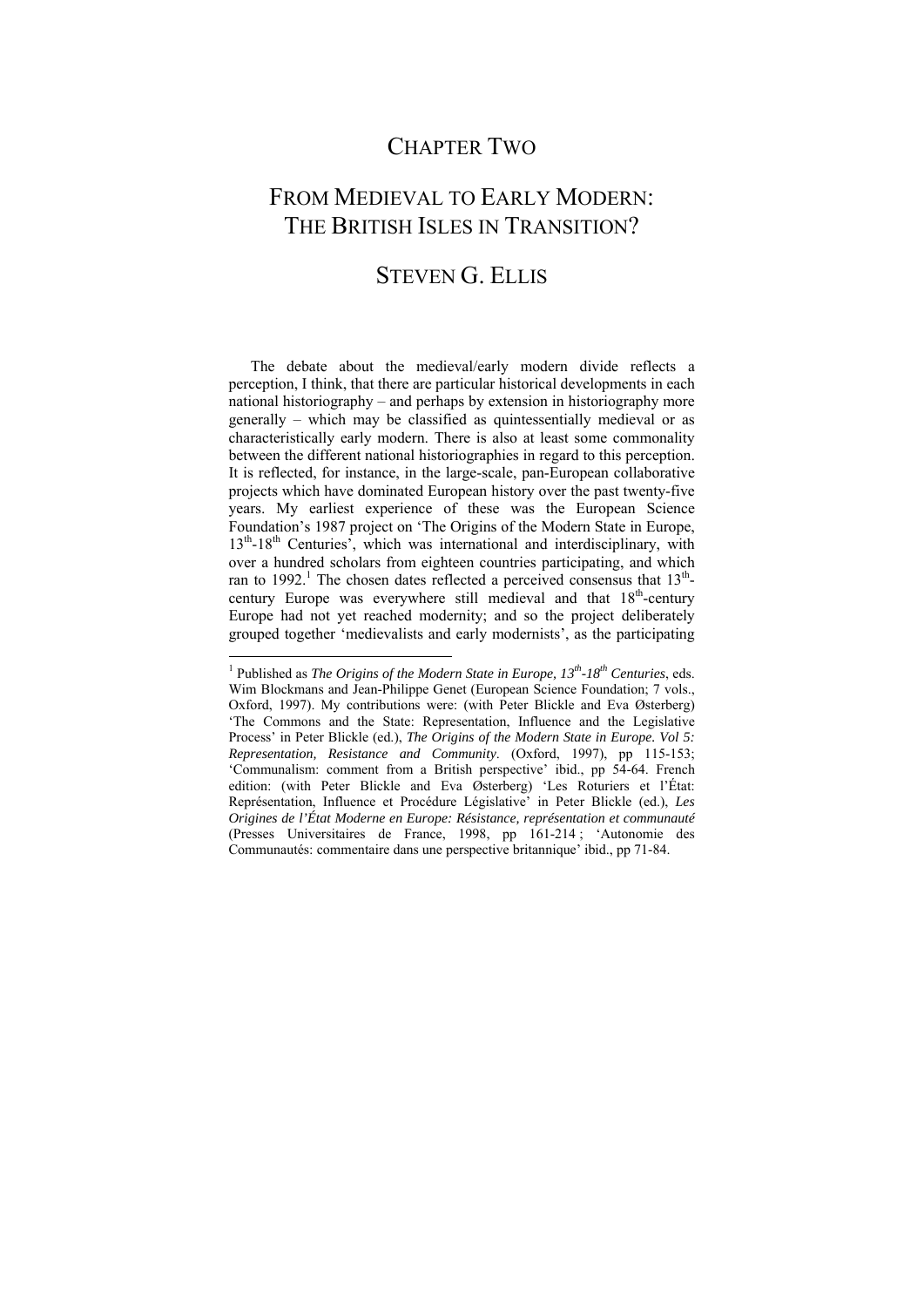scholars were described, $2$  with the aim of identifying continuities and disjunctions in the study of the *ancien régime*. In practice, it was hampered by national differences over language, interpretation and explanation, but it was in this respect a significant advance on another collaborative project in which I was involved at the time, and which eventually produced a slim volume on what were described as Europe's 'internal peripheries'.<sup>3</sup> This latter project, based on a symposium in Hannover in 1988, generated a lot of papers by historians based in Socialist countries and, as I recall, discussed the transition from feudalism to capitalism and the inevitable triumph of Socialism in 1945; but after the collapse of Socialism, most of these papers were either withdrawn or rewritten.<sup>4</sup> My suspicion, therefore, is that attempts during the Cold War to define more precisely what was medieval and what was early modern across Europe would probably have foundered on ideological differences surrounding a categorizing of 'feudal' as 'medieval', and 'bourgeois' and 'capitalist' as 'early modern', with 'real existing socialism' still to come.

Even so, I do think there is mileage in following this European state formation model concerning the differences between medieval and early modern phases of state formation. I have been struck in particular by the arguments of the Danish scholar, Harald Gustafsson, who argued in 1998 that the modern unitary state did not 'spring out of the collapse of a feudal system in the late Middle Ages', but rather that, between the feudal condominium and the modern unitary state, the early modern conglomerate state stood in an intermediate position.<sup>5</sup> Looking at what was typical of state formation throughout Europe as a whole does, I think, offer us a perspective on the historical transformation of the British Isles at this time, if we set aside the usual arguments about English exceptionalism. Thus, in a British context, the feudal condominium of the English crown constituted a medieval phase of state formation whereby, alongside the peripheral territories in Wales, Ireland, and the English far north, the

<sup>2</sup> 'General Editors' Preface' in Peter Blickle (ed.), *The Origins of the Modern State in Europe. Vol 5: Representation, Resistance and Community* (Oxford, 1997), p. vii.

<sup>3</sup> Hans Heinrich Nolte (ed.), *Internal peripheries in European History* (Göttingen, 1991).

<sup>&</sup>lt;sup>4</sup> The editor's introduction offers a brief outline of some other papers presented at the symposium but not included in the volume: Nolte (ed.), *Internal peripheries*, pp 2-3.

<sup>&</sup>lt;sup>5</sup> Harald Gustafsson, 'The conglomerate state: a perspective on state formation in early modern Europe' in *Scandinavian Journal of History,* xxii (2002), pp 189-213 (quotation, p. 189).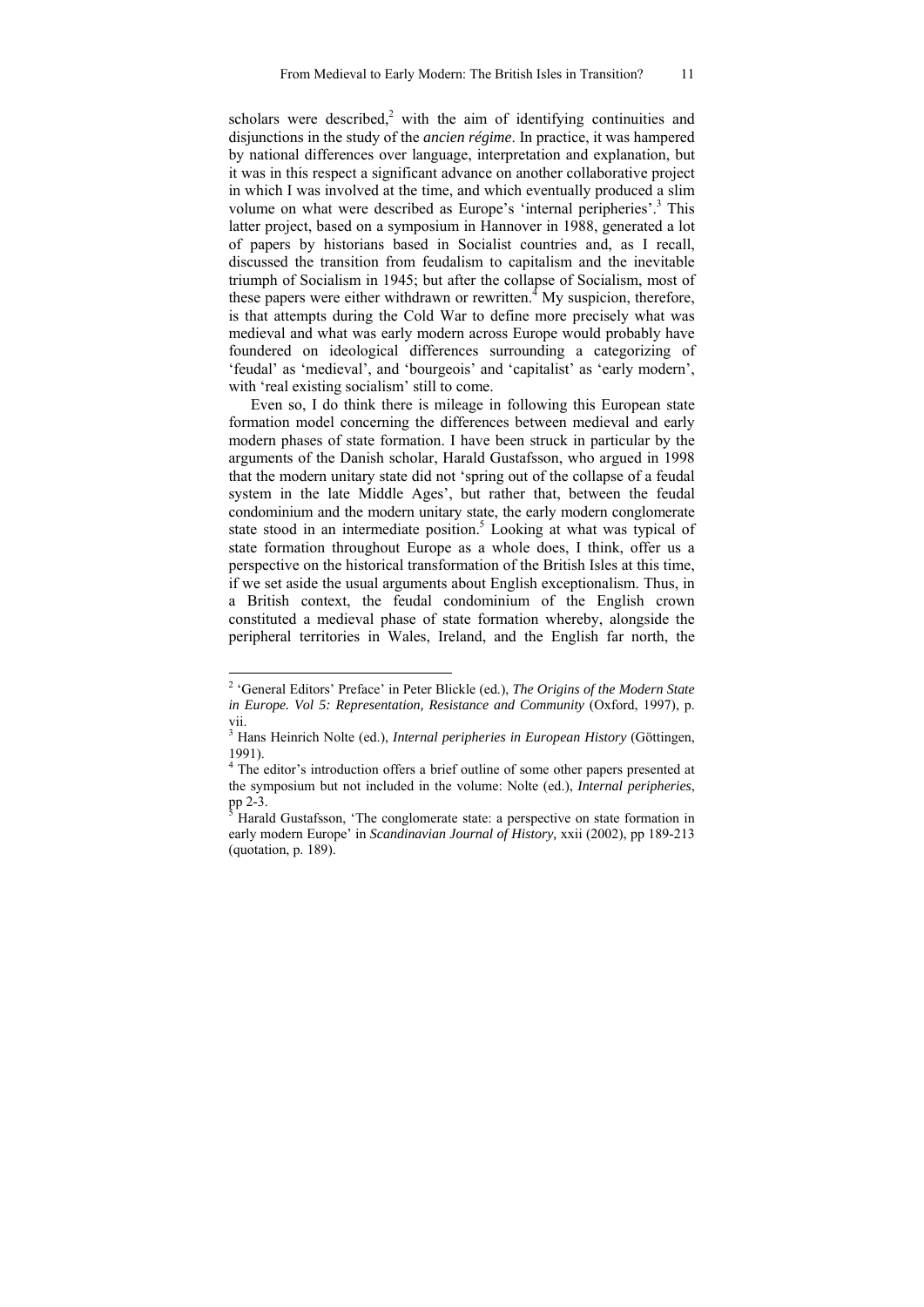English monarchy also ruled until c.1450 significant territories in France (Normandy, Gascony, Calais) and so faced the associated problems of organizing the defence of these continental territories with their long landed frontiers. Following their loss, however, a new early modern phase of centralization began in the mid-1530s with the Tudor administrative reforms in Ireland, Wales, and the English north, and then the dynastic union with Scotland in 1603. So the resultant early modern British multiple monarchy, with its three kingdoms, was geographically quite distinct from the later medieval Anglo-French empire, with its diverse patchwork of lordships, duchies, towns, and kingdoms, with five or six separate blocs of territory separated by land or sea, and with many marches to patrol and defence. The centre of gravity of the British multiple monarchy was also further north and west, and its territories were much more compact – three centralized kingdoms and several islands but without the military frontiers. $6$ 

I think that looking at state formation in the British Isles in terms of a transformation from medieval feudal condominium to early modern multiple monarchy thus gives us a convenient number of pegs on which to hang individual aspects of this transition across a number of fields. Quite apart from the particular pattern of state formation with an emphasis on integration and centralization, we may mention other associated developments which can be seen as inaugurating the early modern period in both Britain and Ireland. In the realm of intellectual ideas, for instance, we think of the Renaissance and humanism. We might also classify as early modern overseas expansion and colonization which was sparked by demographic growth in Europe. Economically, we would probably also include, as a marker of modernity, inflation – the  $16<sup>th</sup>$ -century European price rise – also fuelled by demographic growth. And in religious terms, the Reformation marked a clear watershed.

Based on these markers of modernity, Irish historians have in more recent years generally chosen the year 1534 as the somewhat arbitrary watershed date dividing medieval from early modern; and I wouldn't disagree.7 The developments surrounding the Kildare rebellion, or the

<sup>&</sup>lt;sup>6</sup> This line of argument is developed in S.G. Ellis, 'From dual monarchy to multiple kingdoms: unions and the English state, 1422-1607' in Allan Macinnes and Jane Ohlmeyer (eds.), *The Stuart kingdoms in the seventeenth century* (Dublin, 2002), pp 37-48.

 $<sup>7</sup>$  This is a relatively recent development, reflecting a decision by the editors of The</sup> New History of Ireland. See Art Cosgrove (ed.), *A new history of Ireland. II Medieval Ireland 1169-1534* (Oxford, 1987); T.W. Moody, F.X. Martin, and F.J. Byrne (eds.), *A new history of Ireland. III Early Modern Ireland 1534-1691*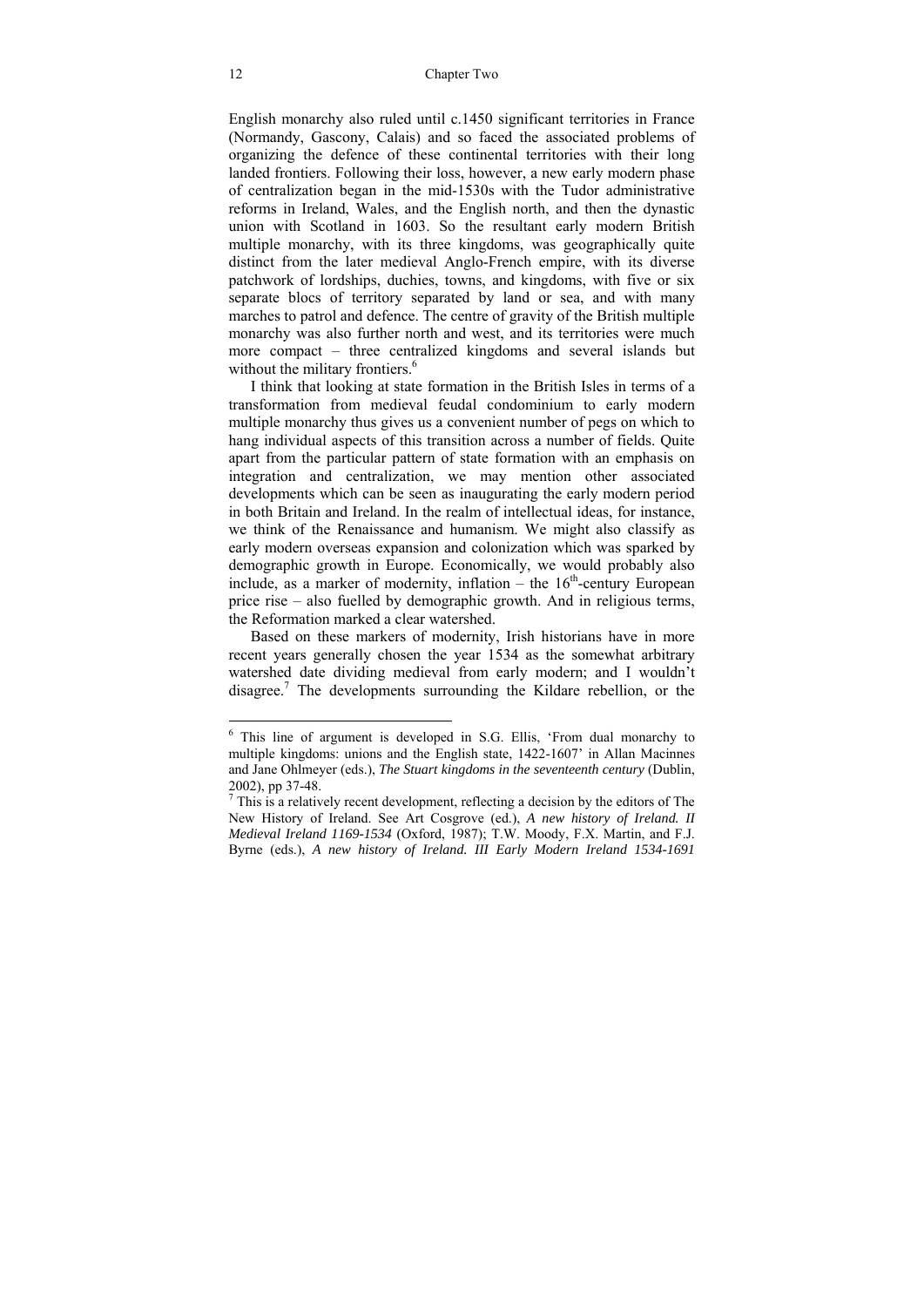Revolt of Silken Thomas, can mostly be tied to these traditional markers – the start of the Reformation, increased centralization with the appointment of English-born governors and a small standing garrison in place of the traditional ruling magnate, the use of the printing press, and in the English Pale at least indications of growing population and inflation. But for Gaelic Ireland, we might need to look at a rather later date for the impact of modernity – starting with surrender and regrant from 1541, for instance.<sup>8</sup> If at this point I can put on my English historical hat, however, I would say that 1534 is certainly too late as a watershed date. I would want to include as early modern the revival of crown government after the Wars of the Roses, and that would take us back at least into the 1490s (in Ireland we might also look at the governorship of Sir Edward Poynings (1494-95) in that context). $9$  In England, there might still be some debate about whether the first Tudor king is medieval or early modern, but with Henry VIII we

<sup>(</sup>Oxford, 1976). The Helicon History of Ireland, planned later but published around the same time, was slightly more ambiguous about periodization: Art Cosgrove (ed.), *Late medieval Ireland, 1370-1541* (Dublin, 1981); Nicholas Canny, *From Reformation to Restoration: Ireland 1534-1660* (Dublin, 1987). See also R.W. Dudley Edwards and Mary O'Dowd, *Sources for early modern Irish history 1534- 1641* (Cambridge, 1985). Before this, however, a wide range of dates had been suggested: 1495 (A.J. Otway-Ruthven, *A history of medieval Ireland* (London, 1968)); 1513 (Edmund Curtis, *A history of medieval Ireland from 1086 to 1513* (2nd ed., London, 1938); James Lydon, *Ireland in the later middle ages* (Dublin, 1973)); c.1515 (Philip Wilson, *The beginning of modern Ireland* (London, 1912)); 1494-1541 (James Lydon, *The lordship of Ireland in the middle ages* (Dublin, 1972)).

<sup>8</sup> The standard survey, K.W. Nicholls, *Gaelic and gaelicised Ireland in the middle*   $ages$  (Dublin, 1972; revised ed., Dublin, 2003), extends into the late  $16<sup>th</sup>$  century.

<sup>&</sup>lt;sup>9</sup> English historians have usually been more cautious about identifying a specific date as the point of transition from medieval to early modern. An exception is M.H. Keen, *England in the later middle ages* (London, 1973) which concludes with the comment that in political terms 1485 was 'a useful dividing line', and that the experience of an adult living 'under Henry VII was different in quality from that of a man who reached maturity in 1450 or 1460' (p. 513). A common response has been to sidestep the problem by labelling the period after the dynasty: thus, early modern began in the Tudor period, but precisely when is not spelled out. For other examples of surveys in which the title appears to tie the transition to particular dates, see Bertie Wilkinson, *The later middle ages in England 1216- 1485* (London, 1977); J.A.F. Thomson, *The transformation of medieval England 1370-1529* (London, 1983); Robert Bucholz and Newton Key, *Early Modern England 1485-1714: A Narrative History* (Oxford, 2003); Jacqueline Eales, *Women in early modern England, 1500-1700* (London, 1998); Joan Thirsk, *Food in early modern England: phases, fads, fashions, 1500-1760* (London, 2007).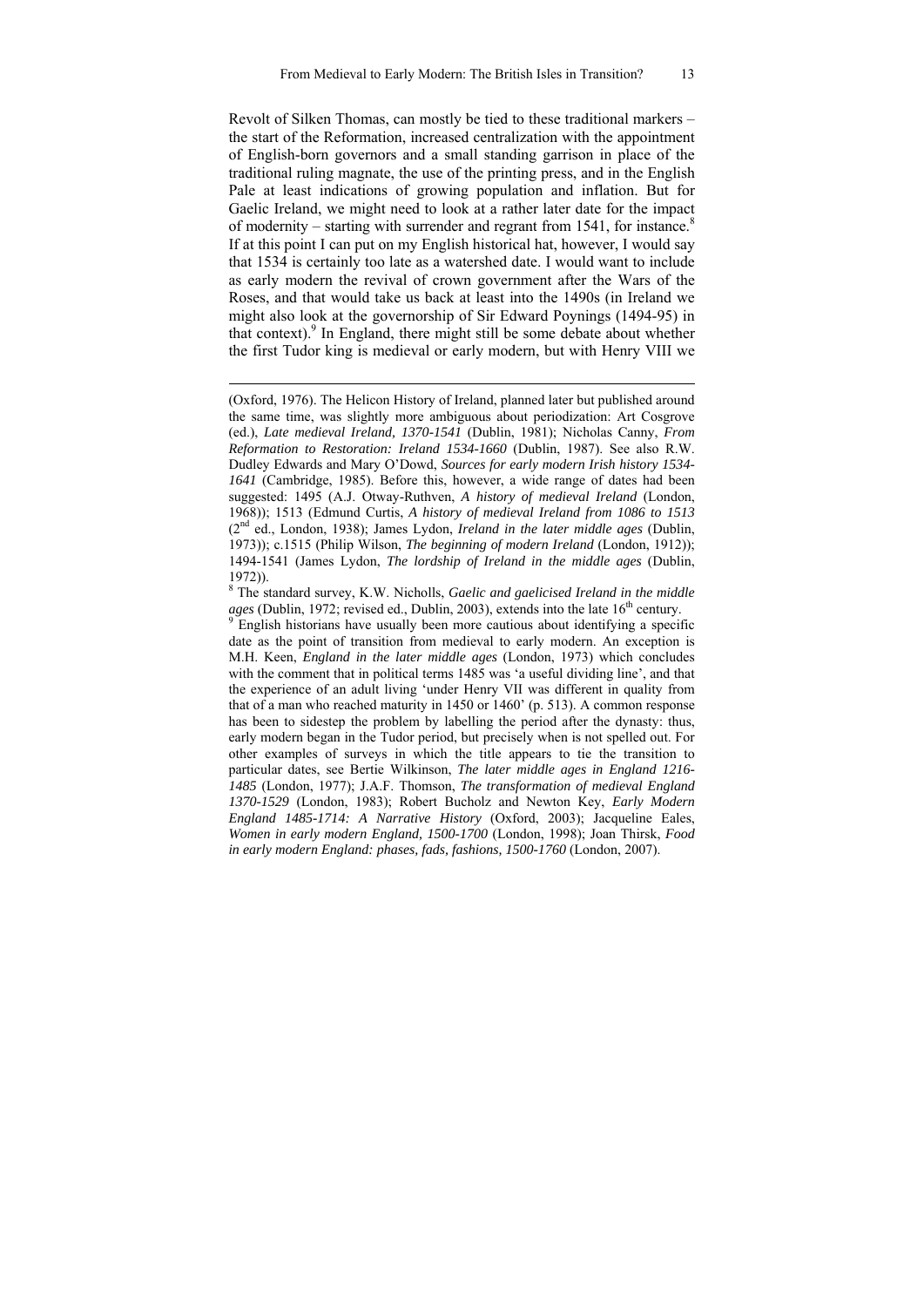are certainly into early modern, and likewise with the leading figures of his reign – his first chief minister, Cardinal Wolsey, for instance, or the humanist Sir Thomas More. Inflation and demographic growth were certainly under way by the 1520s, and the Reformation Parliament first met in 1529.

I suppose one way of reconciling these differing chronologies of medieval and early modern is to suggest that, within the developing Tudor monarchy, the impact of those changes which we see as early modern is felt earlier and more consistently in the Tudor core territory of lowland England than in a peripheral region like the English Pale in Ireland. And it is felt even later in Gaelic Ireland which only became part of a Tudor kingdom from the 1540s onwards. Some kind of case could also be made for 1534 as a watershed in the other Tudor frontier region, the English far north. There, too, the traditional ruling magnate, Lord Dacre, was replaced in 1534 and crown government was reorganized in the aftermath of another major rebellion, the Pilgrimage of Grace in 1536-7, which also reflected the impact of the Reformation in the region.<sup>10</sup> In the far north, however, the impact of Tudor rule had been more consistently felt – not always to the region's advantage – from at least 1489 onwards.<sup>11</sup>

Very evidently, English historiography is more influenced than its Irish counterpart by modernization theory, castigating 'overmighty subjects' like the Percy earls of Northumberland as backward and feudal and dismissing the liberties and regalities of the English far north as feudal anachronisms.<sup>12</sup> Thus, according to John Guy, the punishment in Star Chamber in 1525 of Thomas Lord Dacre 'marked the end of the age of the medieval robber baron'. Elsewhere, the disciplining of the border surnames is characterized as a Tudor response 'to a mediaeval problem'.<sup>13</sup> In reality, however, the rule and defence of long landed frontiers remained no less a problem for the allegedly modernizing Tudors than it was for

<sup>10</sup> S.G. Ellis, *Tudor frontiers and noble power: the making of the British state* (Oxford, 1995) offers a comparative analysis of the English far north and the English Pale in Ireland and identifies the events of 1534 as marking a crisis in both regions.

<sup>&</sup>lt;sup>11</sup> A.J. Pollard, *North-eastern England during the Wars of the Roses: lay society, war, and politics 1450-1500* (Oxford, 1990), ch. 15 offers a very positive assessment of Henry Tudor's interventions.

<sup>&</sup>lt;sup>12</sup> S.G. Ellis, 'Civilizing Northumberland: representations of Englishness in the Tudor state' in *Journal of Historical Sociology*, xii (1999), pp 103-27 offers a critique of the modern literature: see esp. pp 103-8, 121-3.

<sup>13</sup> J.A. Guy, *The Cardinal's Court: the impact of Thomas Wolsey in Star Chamber* (Hassocks, 1977), p. 123; Ralph Robson, *The rise and fall of the English highland clans: Tudor responses to a mediaeval problem* (Edinburgh, 1989).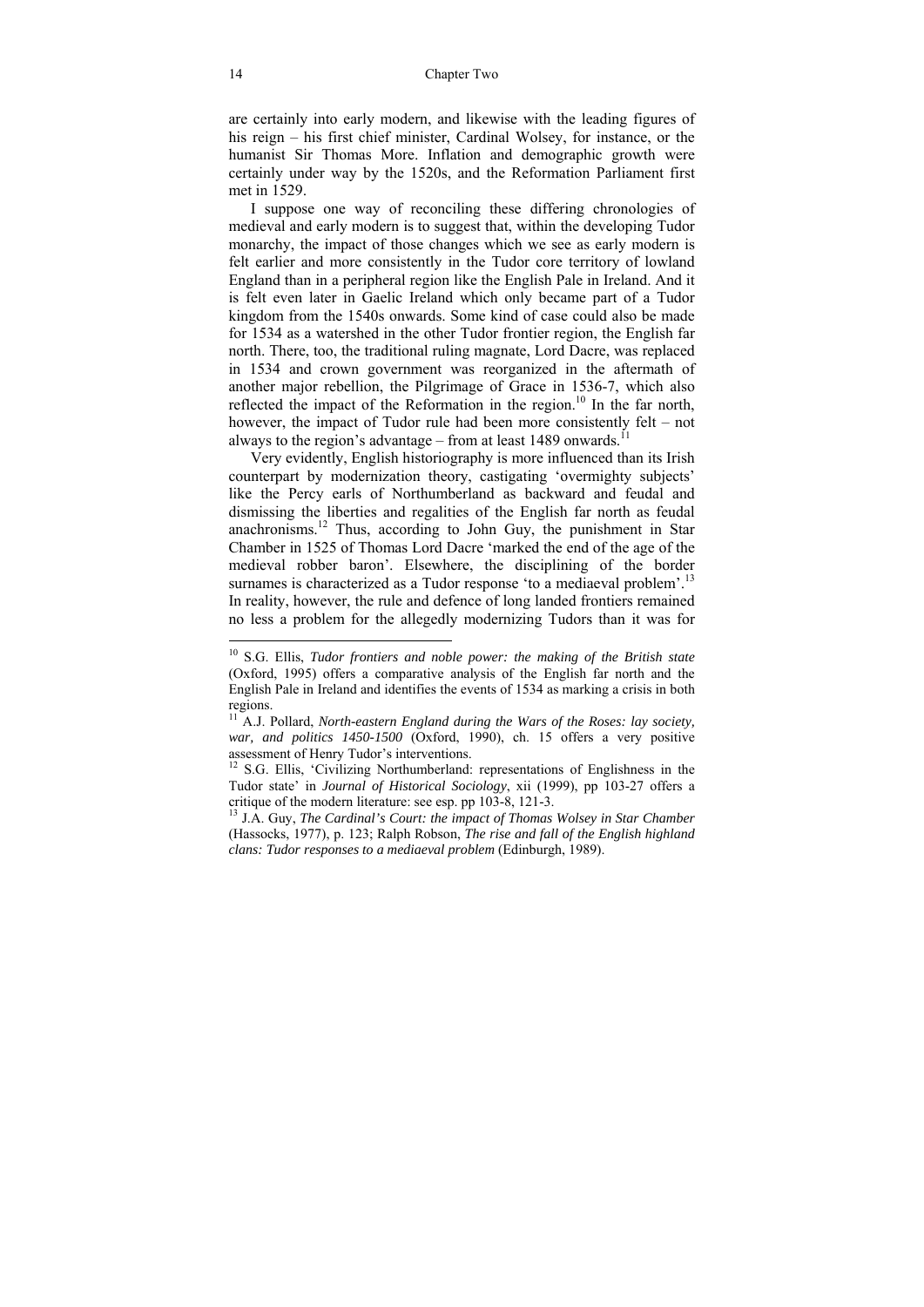continental rulers: successive Tudor monarchs manifestly failed in their duty to do justice to and to defend their subjects in these border regions, notwithstanding the depiction of Tudor centralization as modern and progressive. By contrast, for Irish historians Tudor centralization was 'a bad thing': it brought about the end of 'aristocratic home rule' and the eclipse of ruling magnates like Kildare, although a succession of able earls of Ormond ensured that 'Butler feudal power' (so David Edwards describes it) enjoyed an Indian summer in Elizabethan Ireland.<sup>14</sup>

If we simply use the terms 'medieval' and 'early modern' as a kind of shorthand to refer to a range of concepts and developments which are seen as essentially one or the other, then they may well be useful. We need something to describe periods of three or four centuries. But much less helpful is the attempt to look at a relatively short period in terms of a transition from medieval to early modern. It needs to be remembered that the events and developments which are classified in one national historiography as medieval or early modern may find no echo in another. Periodization is not fixed: it varies quite considerably from one national historiography to another.<sup>15</sup> In Finland, for instance, the middle ages are thought to have begun around 1150, when Finnish pre-history ended; and in Latvia the middle ages soldiered on until around 1800, when modern history began. So 'medieval' is a pretty elastic concept. The concept of 'early modern' is even more problematic: many national historiographies simply do not use it. A more common periodization is from medieval history to modern history to contemporary history. Granted, in some countries 'modern history' covers the same chronological span as 'early modern' (*storia moderna* in Italy covers 1492 to 1789, for instance, before which there is Renaissance history from c.1350 onwards, and following which there is *storia contemporanea*): but in other countries 'modern history' continues until 1945 when 'contemporary history' begins. In some

<sup>14</sup> Vincent P. Carey, *Surviving the Tudors: the 'wizard' earl of Kildare and English rule in Ireland, 1537-1586* (Dublin, 2002); David Edwards, *The Ormond lordship in County Kilkenny 1515-1642: the rise and fall of Butler feudal power* (Dublin, 2003). 'Aristocratic home rule' was the description of Edmund Curtis (*History of Medieval Ireland*, ch. 15), but the later depiction of this period of rule through local magnates as 'aristocratic autonomy' or 'the Kildare ascendancy' reflects many of the sentiments.

<sup>&</sup>lt;sup>15</sup> The following comments reflect the work on periodization of CLIOHnet, the European History Network, summarized on the Network's website (www.clioh.net) in the form of a table

<sup>(</sup>http://www.stm.unipi.it/programmasocrates/cliohnet/clioh/table.htm) and a map (http://www.stm.unipi.it/programmasocrates/cliohnet/clioh/table/map.htm ).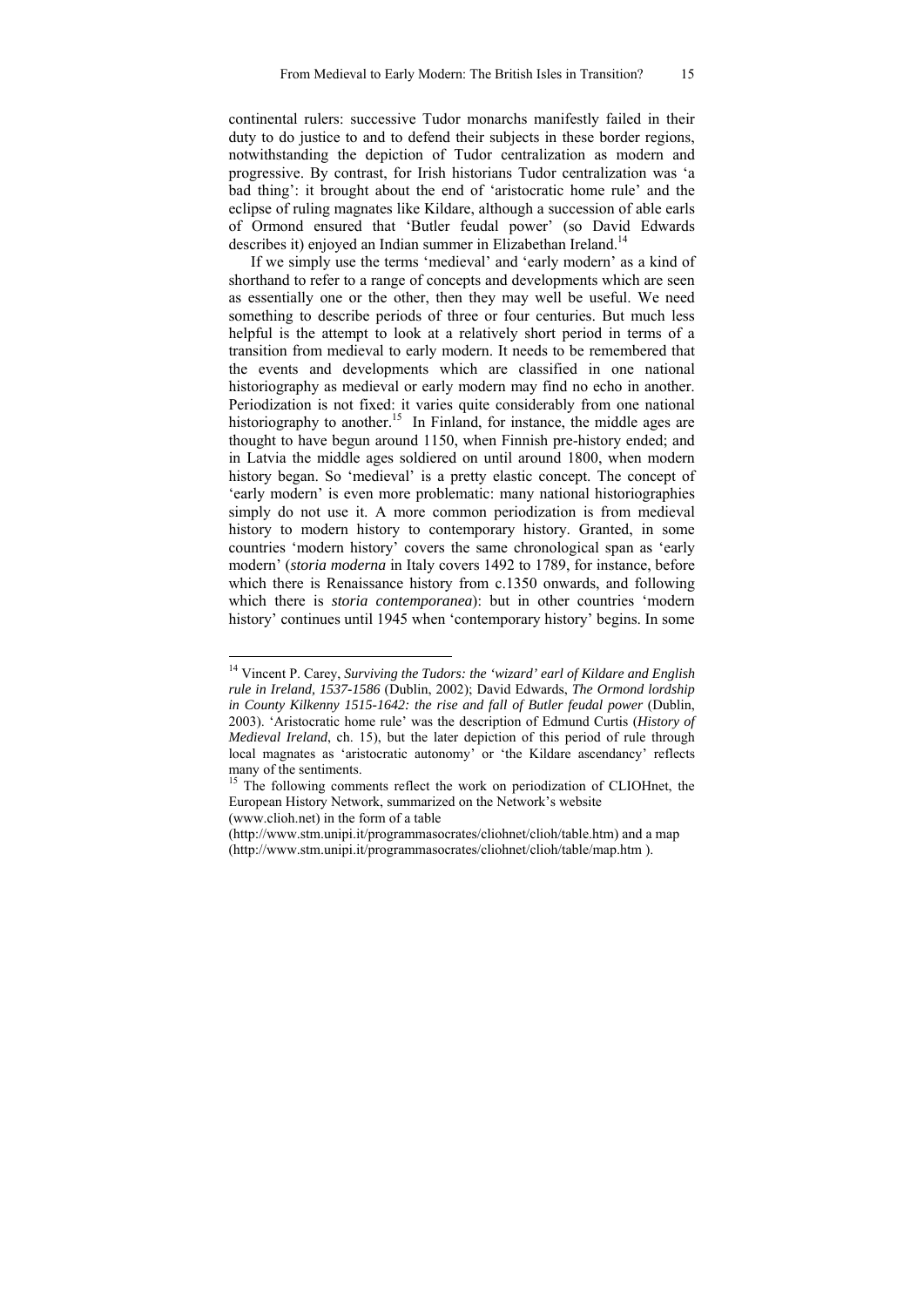countries, modern or early modern is associated with the Reformation, and not just in western Europe. The concept of an Early Bourgeois Revolution associated with the Peasants War in Germany in 1525 may have collapsed with communism, but in the reunified Germany the Radical Reformation is still linked in some circles to a Revolution of the Common Man which is distinctly early modern.<sup>16</sup> And in some eastern European countries, given that there was no Reformation in Orthodox Christianity, there are some very different periodizations.

Over the past seven years, I have co-edited with Czech, German, Greek, Icelandic, and Italian historians seven multi-authored volumes on European history. These included in total well over a hundred essays by scholars from most European countries.<sup>17</sup> For two of these volumes,<sup>18</sup> where the contributors were mainly British/Irish and German, it proved possible to make meaningful use of the concept of 'early modern', because there was broad agreement about what this meant in terms of early-modern state formation. For the other volumes, however, it would have been impossible to organize them by period, in terms of medieval or early modern sections, because of the significant discrepancies in regard to usage and meaning in the different national traditions. It is perhaps also not widely known that even the accepted traditions of historical argument vary quite widely from one historiography to the next. By contrast with British 'nuts and bolts', the Germans will define their terms and concepts, while the French will proceed by thesis, antithesis, and synthesis after an

<sup>&</sup>lt;sup>16</sup> Cf. Max Steinmetz, 'Theses on the Early Bourgeois Revolution in Germany, 1476-1535' in Bob Scribner and Gerhard Benecke (eds.), *The German Peasant War 1525 – new viewpoints* (London, 1979), pp 9-18; Peter Blickle, 'The "Peasant War" as the Revolution of the Common Man – Theses' ibid., pp 19-22; Peter Blickle, *The Revolution of 1525: the German Peasants' War from a new* 

<sup>&</sup>lt;sup>17</sup> (co-edited, with Guðmundur Halfdánarson and A.K. Isaacs) *Citizenship in historical perspective* (Pisa, 2006); (co-edited, with Raingard Eßer) *Frontiers and the Writing of History, 1500-1850* (Hannover-Laatzen, 2006); (co-edited, with Lud'a Klusáková) *Frontiers and identities: exploring the research area* (Pisa, 2006); (co-edited, with Lud'a Klusáková) *Imagining frontiers: contesting identities* (Pisa, 2007); (co-edited, with Raingard Eßer, J.-F. Berdah and Miloš Řezník) *Frontiers, regions and nations in Europe* (Pisa, 2009); (co-edited, with Iakovos Michailidis) *Regional and Transnational History in Europe* (Pisa, 2011); (coedited, with Raingard Eßer) *Frontiers and border regions in early modern Europe* (Hannover, 2013).

<sup>18</sup> S.G. Ellis and Raingard Eßer (eds.), *Frontiers and the Writing of History, 1500- 1850* (Hannover-Laatzen, 2006); Raingard Eßer and S.G. Ellis (eds.) *Frontiers and border regions in early modern Europe* (Hannover, 2013).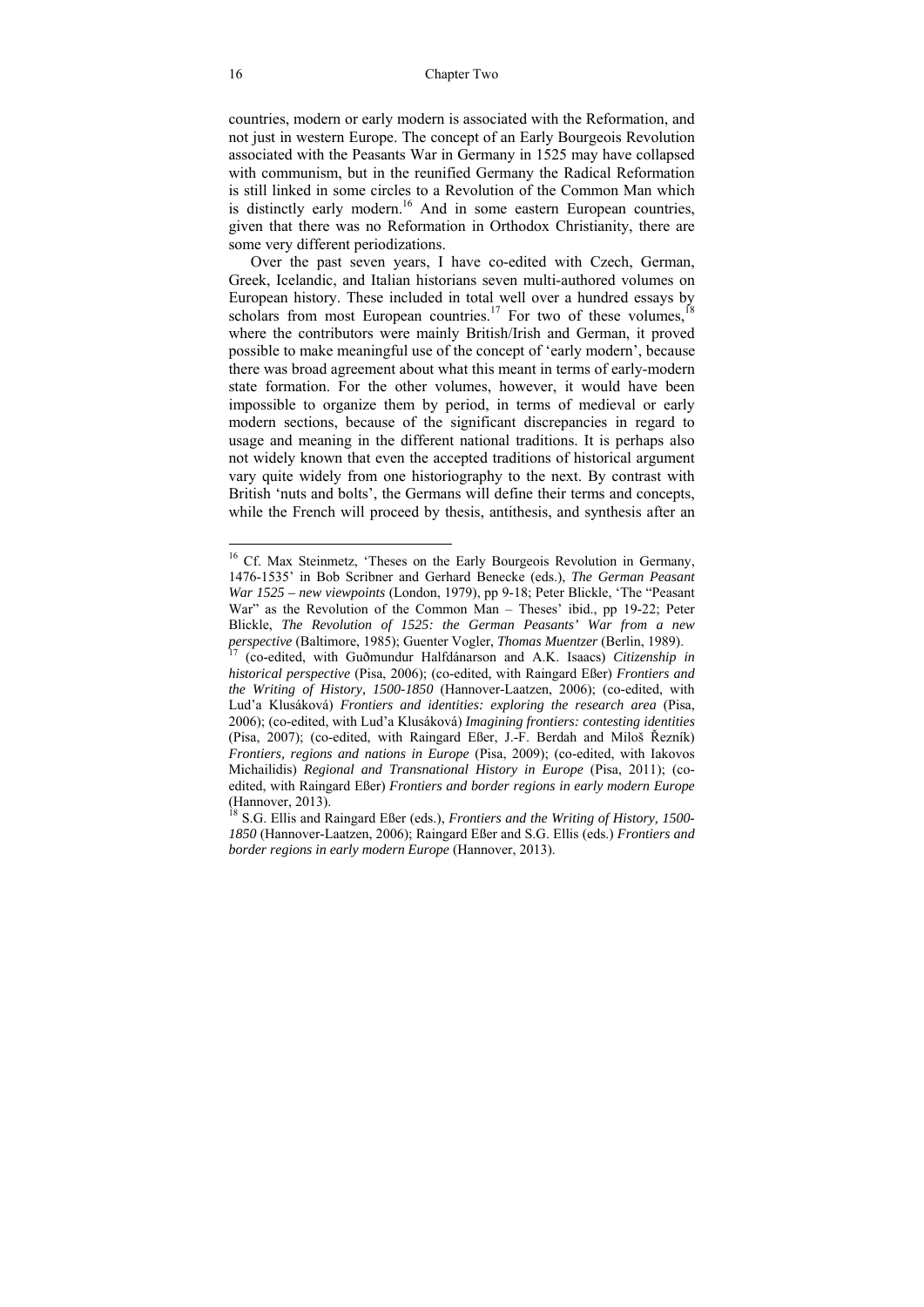arresting (and often untranslatable) opening section which I call the 'cappuccino effect'. And until relatively recently, all across eastern Europe the purpose of history writing was chiefly to confirm the lessons of history which saw the inevitable rise to higher forms of society culminating in Socialism.

So, all in all, it does not help much at all to talk in terms of a medieval/early modern divide because the boundary between the two varies from one national historiography to the next and is in any case selfreferential. In part, the reason for this is that the different national historiographies generally also incorporate what may be described as a 'national agenda', that is, a preoccupation with a range of themes and developments which – viewed teleologically – are seen as fundamental to such themes as the rise of the nation, the development of national identity, or the assembly of the national territory. The periodization of developments into medieval, early modern, and modern is unconsciously tied through the 'national agenda' to the various phases in the rise of the nation. Thus, the early modern phase commonly focuses on 'the emergence of the nation state'. In terms of English history, this is usually interpreted as unifying the state by means of administrative centralization and uniformity, including the building of a state church; but in Ireland the focus is more on building the Catholic nation from the medieval two nations in reaction to English colonialism.<sup>19</sup> And as was very apparent in the so-called Revisionist Debate, historians of Ireland are frequently suspicious of new approaches which might seem to cut across the 'national agenda'.20 One example was the reaction to Ute Lotz-Heumann's application to Ireland of confessionalization – seen in German historiography as an aspect of early modern state formation – implying changes to periodization and a rejection of traditional claims for early modern Ireland's unique status in defying the principle of *cuius regio eius religio*. 21 More normally, though, it so happens that what we see as medieval or early modern in England and

<sup>19</sup> Cf. John Guy, *Tudor England* (Oxford, 1988); A.G.R. Smith, *The emergence of a nation state: the commonwealth of England 1529-1660* (2nd ed., London, 1997);

<sup>&</sup>lt;sup>20</sup> See esp., Ciaran Brady (ed.), *Interpreting Irish history: the debate on historical revisionism 1938-1994* (Dublin, 1994). 21 Ute Lotz-Heumann, *Die doppelte Konfessionalisierung in Irland: Konflikt und* 

*Koexistenz im 16. und in der ersten Hälfte des 17. Jahrhunderts* (Tübingen, 2000); Helga Robinson-Hammerstein, 'The confessionalisation of Ireland? Assessment of a paradigm' in *Irish Historical Studies*, xxxii (2000-01), pp 567-78. See also K.S. Bottigheimer and Ute Lotz-Heumann, 'The Irish Reformation in European perspective' in *Archiv für Reformationsgeschichte*, lxxxix (1998), pp 268-309.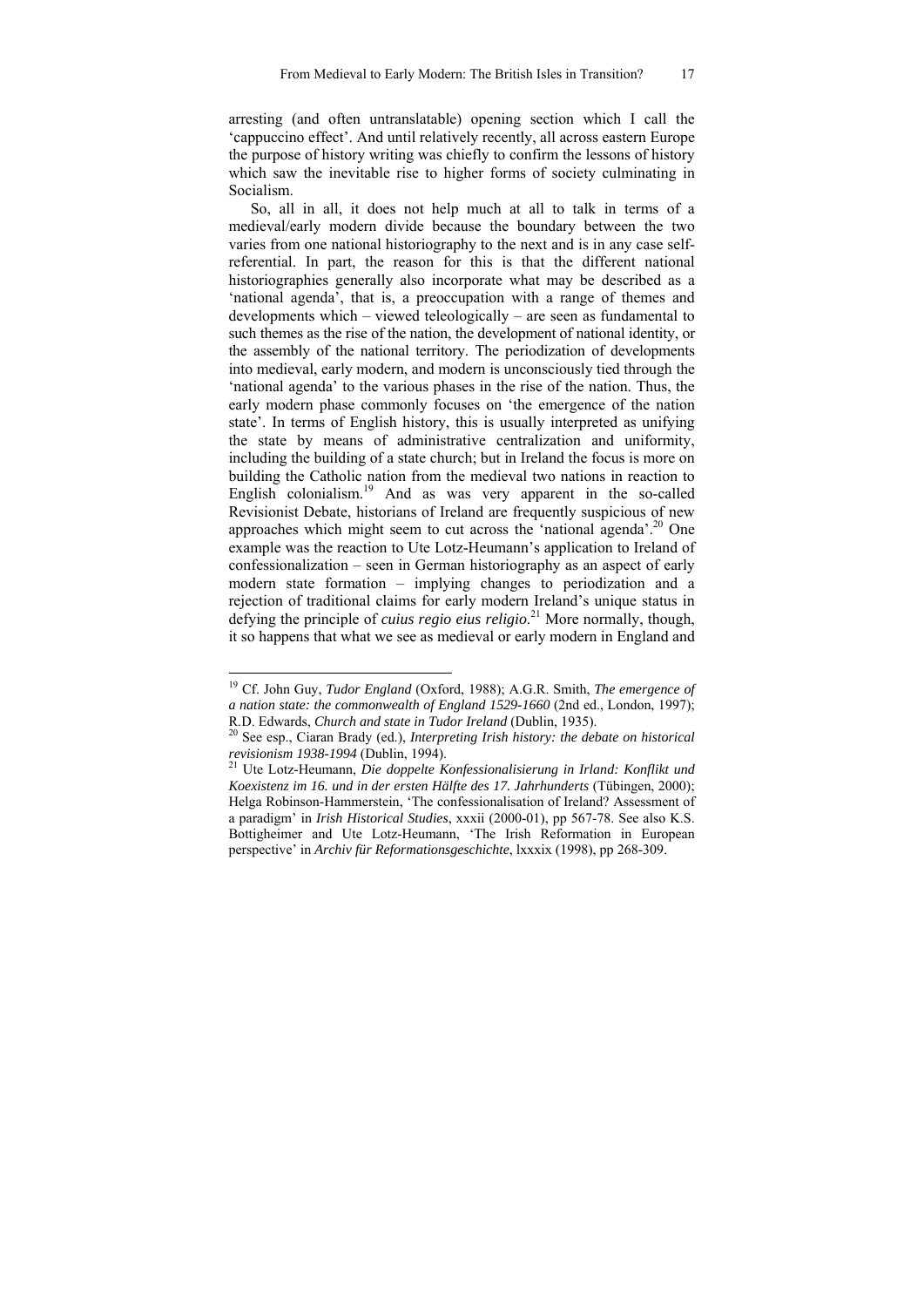Ireland more or less agree and coincide. But that is because the two countries were either part of the one Tudor state, and so shaped by the same events and developments, or in the case of Gaelic Ireland they were closely influenced by events in that state. It is not because there are quintessentially medieval or early modern developments, or a common periodization throughout Europe, much less elsewhere.

In the circumstances, perhaps the best I can do to try and make some sense of this question about how helpful or otherwise I find this division between medieval and early modern is to offer some personal reflections on my research and writing in the context of Irish and British historiography more generally. Surveying the 120+ articles and books I have published since 1976. I see that I have used the description 'medieval' or 'early modern' in the titles of only nine of them, with some slight preference for 'medieval' in regard to articles published in Ireland, and a couple of items which include the description 'early modern' which were published in continental Europe.<sup>22</sup> Far more commonly, though, I make use of 'Tudor' as a chronological descriptor, or I simply supply two dates to indicate the chronological span. That, I think, is pretty revealing of

 $22$  'Taxation and defence in late medieval Ireland: the survival of scutage' in *Journal of the Royal Society of Antiquaries of Ireland*, cvii (1977), pp 5-28; 'Nationalist historiography and the English and Gaelic worlds in the late middle ages' in *Irish Historical Studies*, xxv (1986-87), pp 1-18 [reprinted in Ciarán Brady (ed.), *Interpreting Irish history: the debate on Historical Revisionism 1938-1994* (Blackrock, 1994), pp 161-80]; 'Ionadaíocht i bparlaimint na hÉireann ag deireadh na meán-aoise' [Representation in the Irish parliament in the late middle ages] in *Proceedings of the Royal Irish Academy*, xci (1991), sect. C, pp 297-302; 'Racial discrimination in later medieval Ireland' in Guðmundur Hálfdanarson (ed.), *Racial discrimination and ethnicity in European history* (Pisa, 2003), pp 21-32 [translation in modern Greek: 'Phyletikes diakriseis sten Irlandia ton teleutaion chronon tou Mesaiona' in Guðmundur Hálfdanarson (ed.), *Phyletikes Diakriseis sten Europaïke Historia* (Epikentro, 2006), pp 53-76]; 'Religion and identity in early modern Ireland' in Ausma Cimdiņa (ed.), *Religion and political change in Europe: past and present* (Pisa, 2003), pp 57-74; 'Building the nation: patriotism and national identity in early modern Ireland' in Robert von Friedeburg (ed.), *'Patria' und 'Patrioten' vor dem Patriotismus: Pflichten, Rechte, Glauben und die Reckonfigurierung europäische Gemeinwesen im 17. Jahrhundert* (Wiesbaden 2005), pp 169-91; 'A view of the Irish language: language and history in Ireland from the middle ages to the present' in A.K. Isaacs (ed.), *Language and identities in historical perspective* (Pisa, 2005), pp 67-78; (with Raingard Esser) 'Introduction: early modern frontiers in comparative context' in S.G. Ellis and Raingard Esser (eds.), *Frontiers and the Writing of History, 1500-1850* (Hannover-Laatzen, 2006), pp 9-20; (with Raingard Esser (eds.)), *Frontier and border regions in early modern Europe* (Hannover, 2013).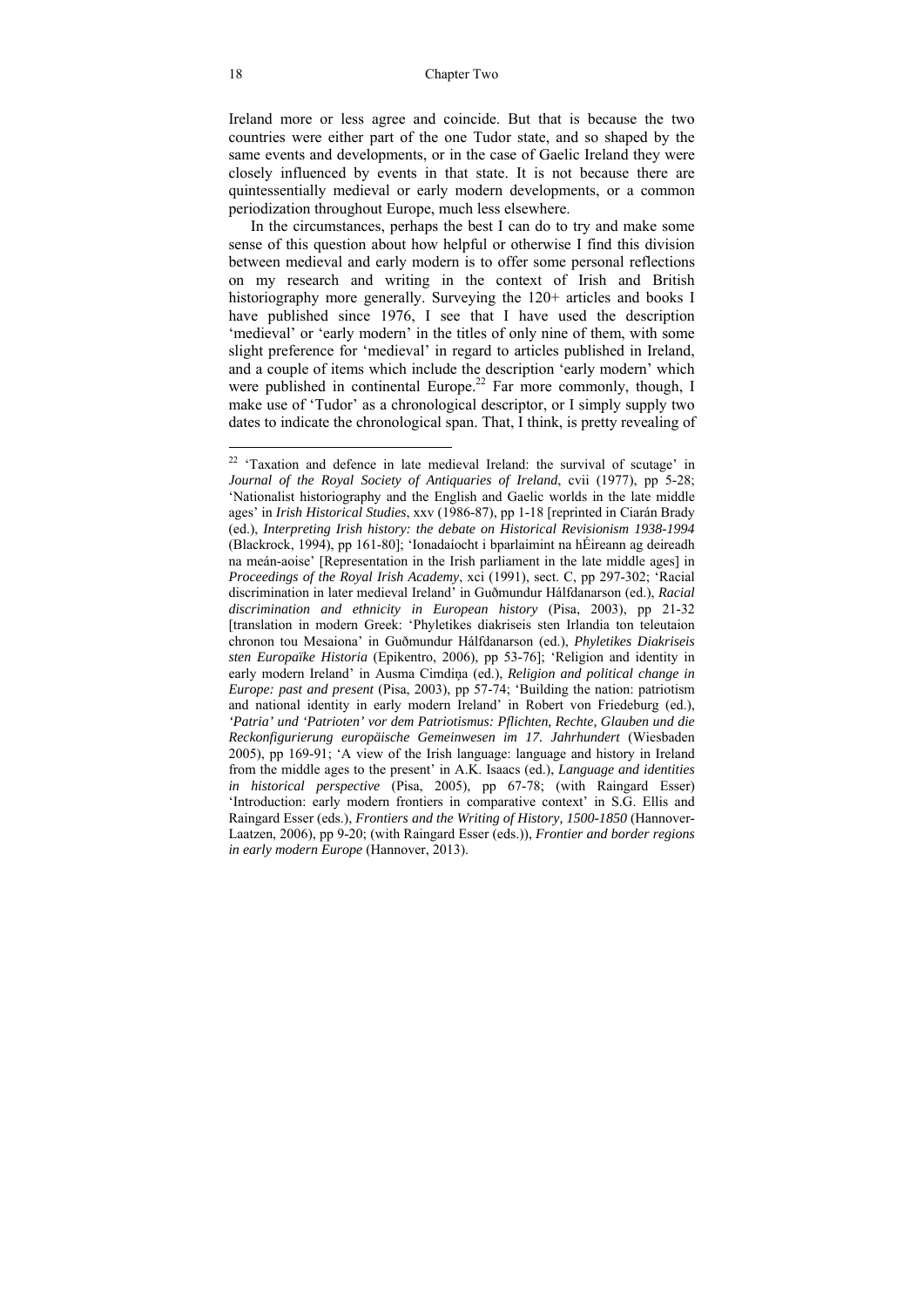my preferences. I am also most comfortable in writing about developments in England and Ireland in the early Tudor period, specifically from 1485 (when early modern is most commonly held to have begun in English historiography) to 1534 (when the middle ages is usually held to have ended in Irish historiography). And in terms of a wider chronological span, I mostly study the  $15<sup>th</sup>$  and  $16<sup>th</sup>$  centuries, which is perhaps unusual: university lectureships in Ireland and Britain are usually advertised as later medieval – the two or three centuries to 1500 – or as early modern – the two or three centuries from 1500 onwards.

Looking back on things, I can see a number of reasons why my career developed the way it did, straddling this medieval/early modern divide. My initial training was as an English Reformation historian with Chris Haigh. I was also very influenced early on by the work of Sir Geoffrey Elton, who was the external examiner for my 1974 MA thesis on the Kildare rebellion, 1534-5.<sup>23</sup> Haigh had also been Elton's student, and my PhD thesis was heavily influenced by Elton's *Tudor revolution in government*. Even the title of my book-from-the-thesis, on English government in Ireland, was Eltonian.<sup>24</sup> So in that sense, my early work was very much as an English early modernist, reflecting the normal assumptions of the English 'national agenda'. There was just one small problem: it was on Ireland! And Ireland had its own 'national agenda', and this period was, on the whole, classified as medieval. I remember discussing the problem with Geoffrey on one occasion, and his response was that there was no reason why I shouldn't become a medievalist for the time being. In fact, there were a couple of reasons why this seemed a good idea at the time. One was that I had joined the Galway History Department in 1976. We then had a grand total of five lecturers – including Nicholas Canny (the established Irish early modernist who said I could teach what I liked before the 1560s and Sir Henry Sidney),<sup>25</sup> and Gearóid Mac Niocaill (who had an astonishing range from early medieval to mid-17<sup>th</sup> century, but didn't much mind if I wanted to teach Anglo-Norman Ireland). At the time, we really didn't have the library resources for me to research Tudor England and so I continued working on Ireland but moved backwards in terms of my teaching and research interests: almost all my early papers on Irish history cover the period from the 1390s to 1534.

<sup>&</sup>lt;sup>23</sup> 'The Kildare rebellion, 1534' (unpublished MA thesis, Manchester, 1974).

<sup>&</sup>lt;sup>24</sup> Reform and Revival: English Government in Ireland, 1470-1534 (London, 1986).

 $25$  Canny's first monograph, on the viceroyalties of Sir Henry Sidney, had then just appeared: *The Elizabethan conquest of Ireland: a pattern established 1565-76* (Hassocks, 1976).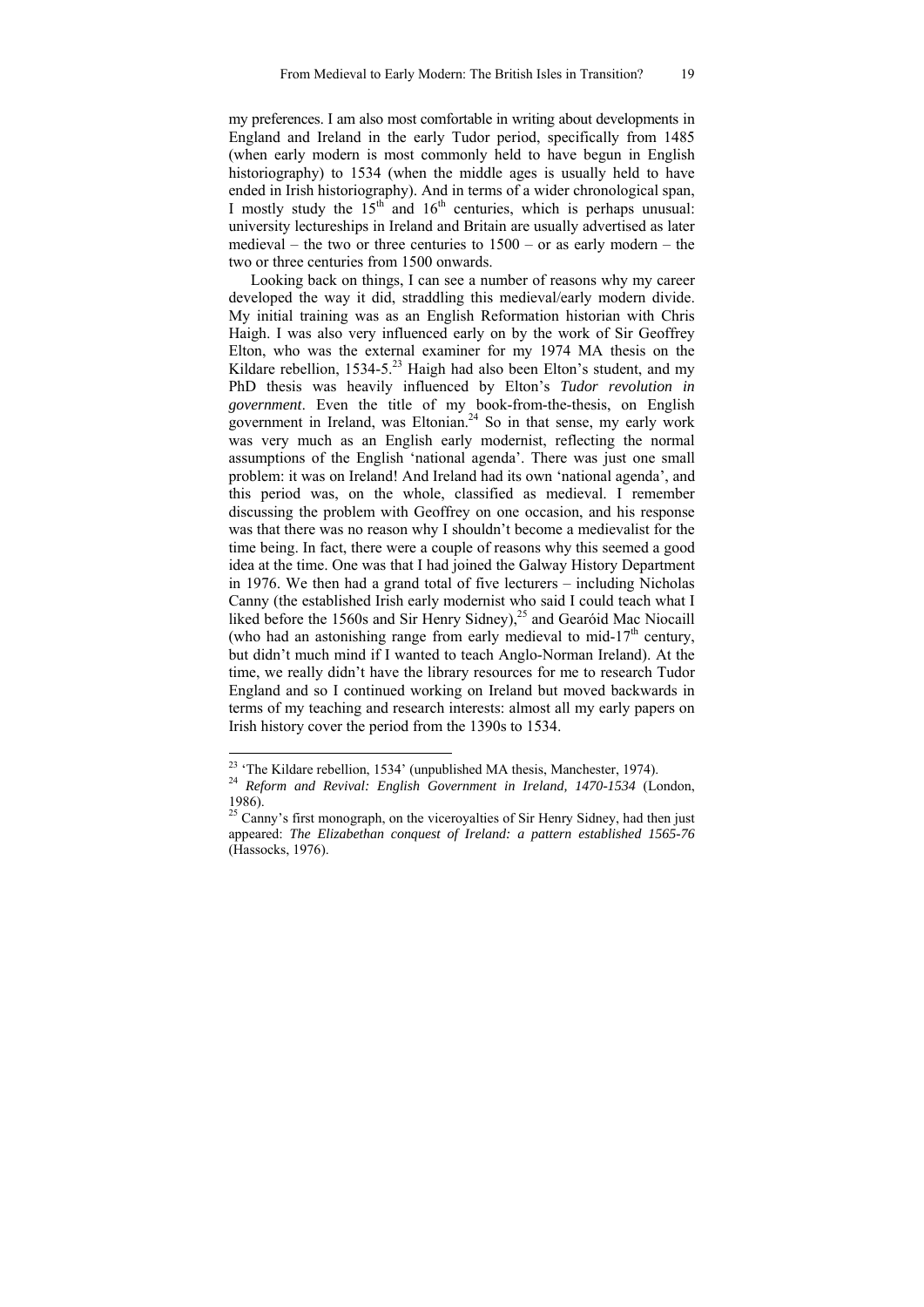A second reason why I moved backwards concerned both the character of the surviving evidence for one of my early research interests, which was administrative history (inspired by Elton), and also the influence on me of the leading Irish historians who worked on this material. David Quinn was encouraging, but he was largely focused on America by this stage.<sup>26</sup> And I also found Jimmy Lydon very approachable and stimulating to talk to: even though I disagreed with his ideas about Anglo-Irish identity, I was very influenced by him in regard to ideas about marcher lordship and frontier society. Later on, when I began to work on the north of England (our library holdings had since improved!), I applied to this region some of the ideas about marcher lordship and society that I got from Lydon and also from Robin Frame<sup>27</sup>

Another influence was that no one else seemed interested in what was almost a historiographical 'black hole' between the medievalists' preoccupation with the rise and fall of English lordship in Ireland and the early modernists' focus on the Tudor conquest. There wasn't even a decent political narrative of events in Ireland between, say, 1495 (when Otway-Ruthven's *History of Medieval Ireland* petered out with the passage of Poynings' Law) and 1534 (when the early modernists became interested).28 Poynings' Law, passed in the parliament held by Sir Edward Poynings in 1494-95, strengthened considerably the king's control over the meeting and operation of the Irish parliament by enacting that no parliament was to meet in Ireland unless previously licensed under the great seal of England and that no statute was to be enacted there unless first submitted by the governor and council in Ireland for approval by the king and council in England. In order to understand the events of the early Tudor period, however, I thought it was important to look at the late medieval background. The available documentation is also an odd mix between the kinds of records which Irish medievalists like to use, the Latin

<sup>&</sup>lt;sup>26</sup> Quinn was later persuaded back to write the political narrative for the period 1460-1534 in Art Cosgrove (ed.), *A new history of Ireland. II Medieval Ireland* 

<sup>&</sup>lt;sup>27</sup> In this context, papers which particularly impressed me included James Lydon, 'The problem of the frontier in medieval Ireland' in *Topic: A Journal of the Liberal Arts*, xiii (1967), pp 5-55; Robin Frame, 'Power and society in the lordship of Ireland, 1272-1377' in *Past & Present*, no. 76 (Aug. 1977), pp 3-33. 28 D.B. Quinn, 'Henry VIII and Ireland, 1509-34' in *Irish Historical Studies*, xii

<sup>(1960-61),</sup> pp 318-44 offered a reliable account of that topic. Bridging the gap between Otway-Ruthven, *A history of medieval Ireland* (London, 1968) and the start of Henry VIII's reign, however, there was only Donough Bryan, *The Great Earl of Kildare: Gerald Fitzgerald 1456-1513* (Dublin, 1933) and the opening parts of Richard Bagwell, *Ireland under the Tudors* (3 vols., London, 1885-90).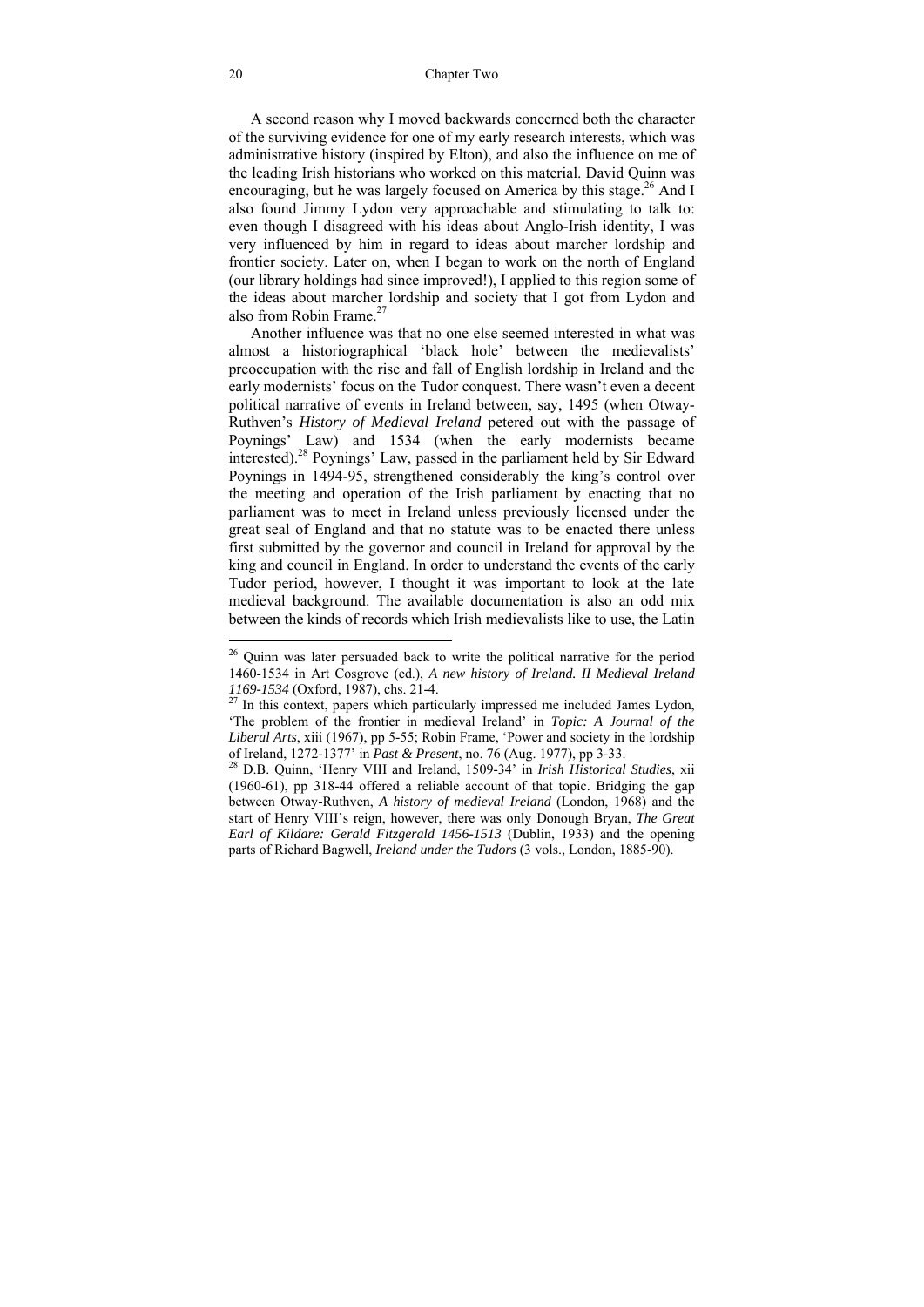court rolls, and those on which the early modernists tend to rely, the State Papers. This in turn raises the question of the kind of records we use as the basis for our historical investigations. In terms of evidence, one of the differences between medieval and early modern is the appearance in the 16<sup>th</sup> century of new types of evidence and records and also more of them. These records are also much more likely to be in English than in Latin or Anglo-Norman French. The State Papers, Domestic, and the State Papers, Ireland, are seen as a quintessentially early modern type of record associated with the advent of new ideas and new ways of thinking – but in part this was because they were reassembled that way in the  $19<sup>th</sup>$  century.<sup>29</sup> Beginning in Henry VIII's reign, there are also the regular reports of the new resident ambassadors to the English court, written to advise their masters, the Renaissance princes elsewhere in Europe. I find the reports of the Imperial ambassador, Eustace Chapuys, particularly useful, even though he is frequently ill-informed about events in the English far north or in Ireland.<sup>30</sup> As regards Ireland, there was also a temptation for historians to argue that because there was clearly a reform agenda among the Palesmen in the earliest of the surviving State Papers, Ireland series (SP60), this reform agenda must be new, because it appears in these new State Papers which, indeed, is precisely why the State Papers have survived from then on. But the argument is circular. What we have from 1509 is simply the survival of a different kind of evidence, not a new set of ideas. The same reform agenda, I think, appears in the address of the Irish parliament to King Edward IV in 1474 but it is in a different kind of record.<sup>31</sup> By and large, early modernists do not look at  $15<sup>th</sup>$ -century parliament rolls, but far more parliament rolls survived from the  $15<sup>th</sup>$ century than from the  $16<sup>th</sup>$  century.<sup>32</sup> And as regards the State Papers,

<sup>29</sup> G.R. Elton, *England, 1200-1640* (Cambridge, 1969), pp 66-72, 75; R.W. Dudley Edwards and O'Dowd (eds.), *Sources for early modern Irish history 1534-1641* (Cambridge, 1985), pp 137-8.

<sup>&</sup>lt;sup>30</sup> Calendar of state papers, etc. relating to negotiations between England and *Spain*, ed. G.A. Bergenroth *et al.* (London, 1862-1954); but see also the comments in Elton, *England, 1200-1640*, p. 74. TNA has a modern transcript of Chapuys' despatches: PRO31/18/3/1.

<sup>31</sup> TNA, C47/10/29 (printed, Donough Bryan, *The Great Earl of Kildare: Gerald Fitzgerald 1456-1513* (Dublin, 1933), pp 18-22.<br><sup>32</sup> Most of the 15<sup>th</sup>-century parliament rolls survived into modern times and have

been edited as H.F. Berry (ed.), *Statutes and ordinances, and acts of the parliament of Ireland, King John to Henry V* (Dublin, 1907); H.F. Berry (ed.), *Statute rolls of the parliament of Ireland, reign of King Henry VI* (Dublin, 1910); (H.F. Berry (eds.), *Statute rolls of the parliament of Ireland, first to the twelfth years of the reign of King Edward IV* (Dublin, 1914); J.F. Morrissey (ed.), *Statute*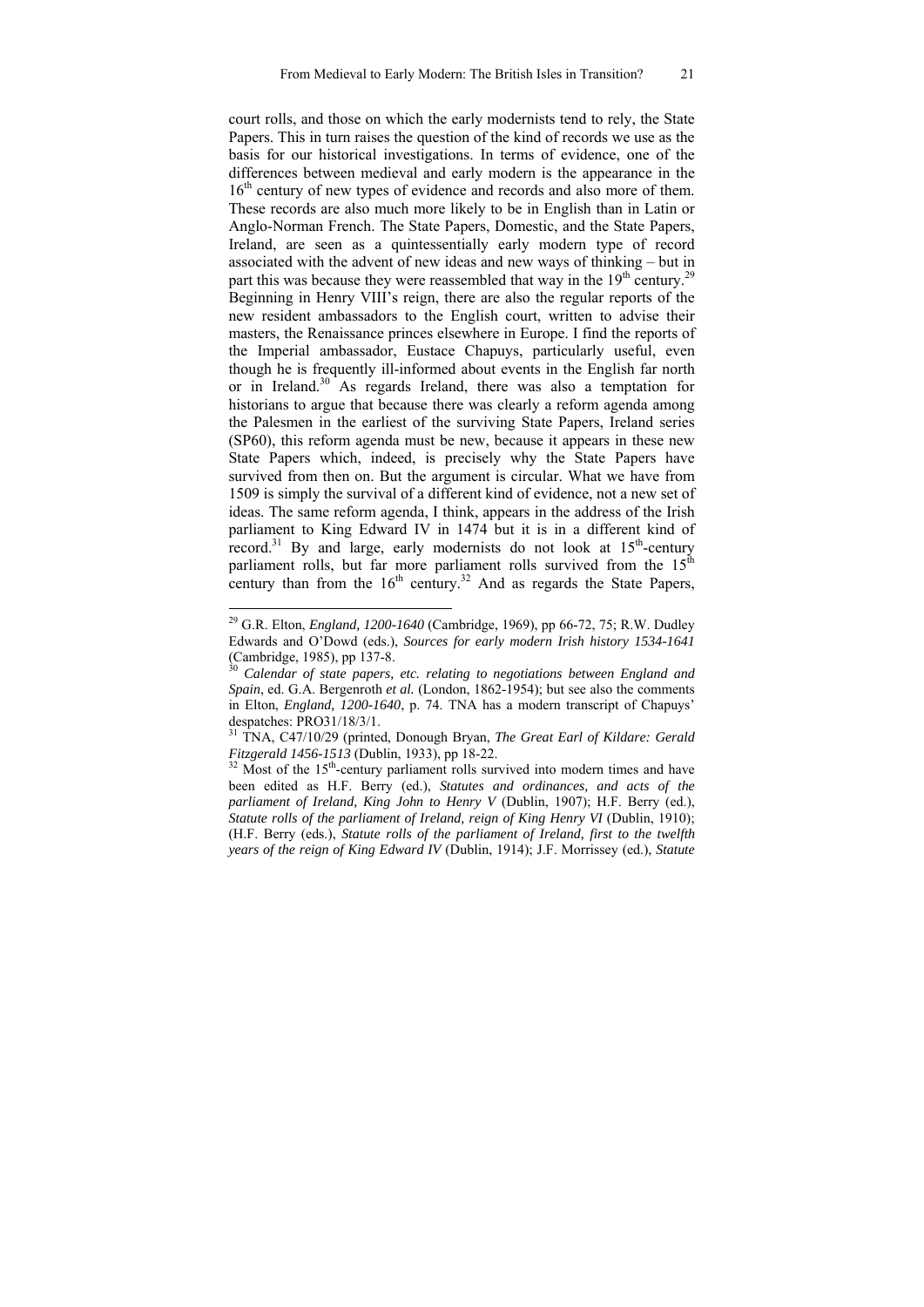#### 22 Chapter Two

similar types of letters do in fact survive for the  $15<sup>th</sup>$  century, but in nothing like the same numbers.<sup>33</sup> In Ireland, too, there are the warrants to the great seal, known as Fiants, from 1521 onwards: most were calendared before their destruction in 1922. These are the Irish equivalents of the English signed bills, and in this case we know that this class of document was not new in the 16<sup>th</sup> century: the difference is that Fiants survive in some quantity from 1521 onwards but not before.<sup>34</sup>

This gap between the medievalists' preference for court rolls and early modernists' preoccupation with State Papers also skews the writing of history. There is no doubt that the State Papers are more colourful than the dry formulaic entries of exchequer memoranda rolls, and being in English they are also easier to use – at least, they are for us early modernists, who are less versed in medieval Latin.<sup>35</sup> By and large, the traditional court rolls also survive for the  $16<sup>th</sup>$  century, but in Ireland the destruction of the Four Courts in 1922 has skewed the pattern of record survival: for some types of court roll, more now survives for the  $15<sup>th</sup>$  century than for the  $16<sup>th</sup>$ century.36 But as regards the State Papers, the problem is that we are not comparing like with like here. For the most part, the Tudor State Papers

*rolls of the parliament of Ireland, twelfth and thirteenth to the twenty-first and twenty-second years of the reign of King Edward IV* (Dublin, 1939); Philomena Connolly (ed.), *Statute rolls of the Irish parliament Richard III-Henry VIII* (Dublin, 2002). There were far fewer parliaments after 1494 and they passed less legislation, but the more important statutes passed by  $16<sup>th</sup>$ -century parliaments were printed in *The statutes at large passed in the parliaments held in Ireland*, i (Dublin, 1786). The only surviving roll, for the parliament of 1536-7, is published in full in Connolly (ed.), *Statute rolls of the Irish parliament Richard III-Henry VIII*, pp 147-301.<br><sup>33</sup> Elton, *England, 1200-1640*, p. 68.<br><sup>34</sup> *The Irish Fiants of the Tudor sovereigns during the reigns of Henry VIII*,

*Edward VI, Philip & Mary, and Elizabeth I* (4 vols., Dublin, 1994). Cf. Edwards and O'Dowd (eds.), *Sources for early modern Irish history*, pp 17, 20.<br><sup>35</sup> Elton, *England*, 1200-1640, pp 69-70.<br><sup>36</sup> For instance, J.F. Lydon, 'A survey of the memoranda rolls of the Irish

exchequer, 1294-1509' in *Analecta Hibernica*, xxiii (1966), pp 49-134 lists the various surviving extracts and calendars of this series to 1509. Much the most important were the 43 volumes of the Record Commissioners' calendar (ibid., pp 51, 67-9); but unfortunately, this calendar did not continue beyond 1509. For the attempt to reconstruct the medieval Irish chancery rolls destroyed in 1922, see CIRCLE, a calendar of Irish chancery letters, c.1244-1509 (http://chancery.tcd.ie ). The Victorian calendar of the Tudor rolls from 1509 to 1603 is much less useful: James Morrin (ed.), *Calendar of patent and close rolls of chancery in Ireland, Henry VIII to 18th Elizabeth* and *Elizabeth, 19 year to end of reign* (2 vols., Dublin, 1861, 1862). For parliament rolls, see above, note 33.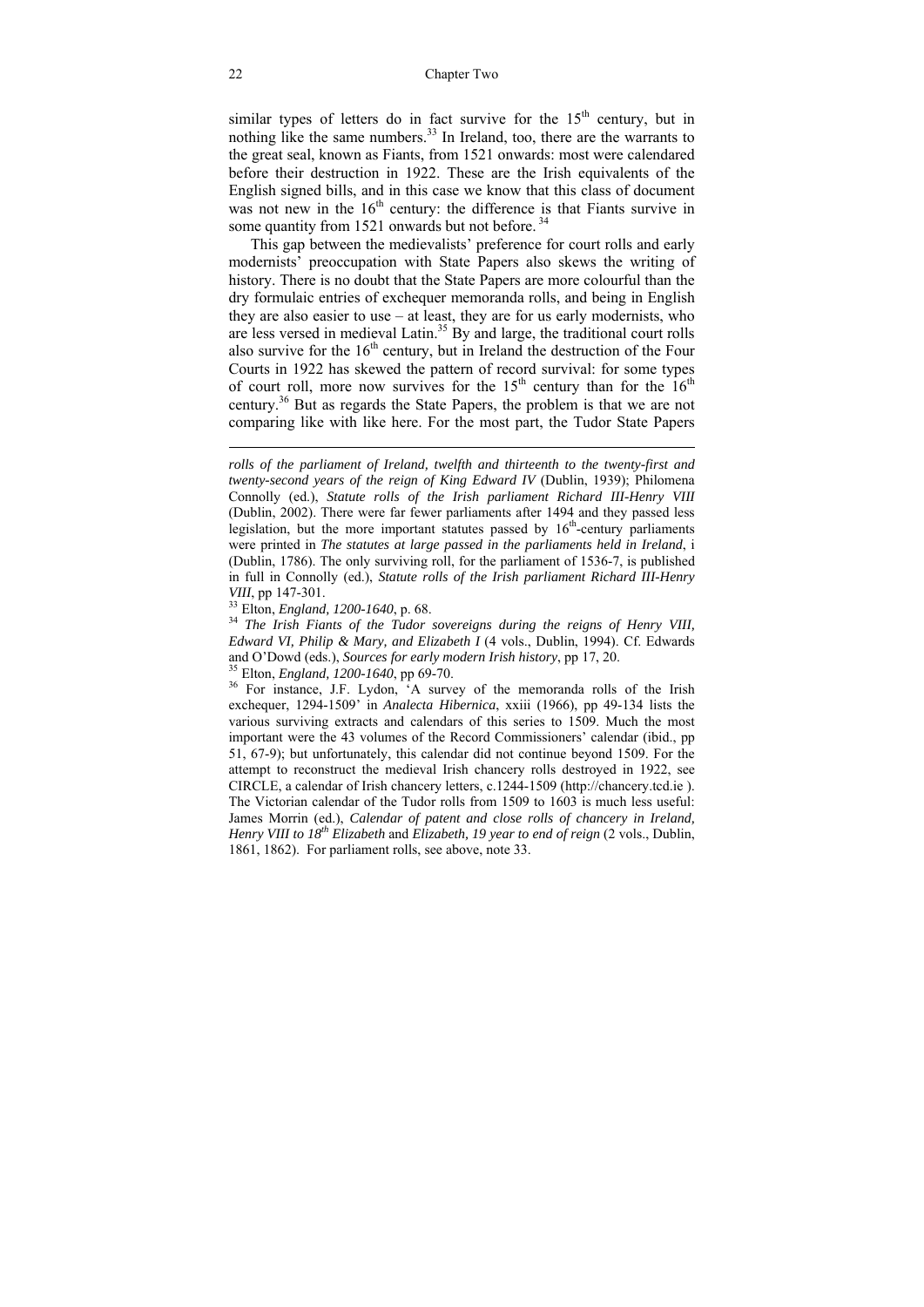are not providing a factual record of the operation of English government like the chancery rolls, the inquisitions, or the treasurers' accounts. Rather, they are developing an argument, and Tudor practice in this regard was to throw as much mud as possible in the hope that some would stick. So it is very easy to paint a wholly misleading picture of life in the early Tudor borderlands simply by rummaging around among the State Papers for evidence to fit a preconceived theory – a theory frequently suggested by 'the national agenda'. It also needs to be remembered that when in Tudor English it says that something was 'in manner' waste, or dead, or empty, the introduction of the words 'in manner' represent a very substantial qualification on what follows. In some respects, therefore, the attempt to document the transition from medieval to early modern by splicing together these two types of evidence so as to construct a grand narrative has had some unfortunate consequences. A telling example is the notion of English decline in Ireland and the origins of the Tudor conquest.

Viewed from a medieval vantage point in the mid- $14<sup>th</sup>$  century, an account of later medieval Ireland organized around a grand narrative of the rise and fall of English lordship seems an obvious choice.<sup>37</sup> In this context, the start of the Tudor conquest in 1534 not only marks the end of the middle ages, it also signals the belated English response to the gradual disintegration of English lordship in later medieval Ireland. Likewise, from an early-modern vantage point in the early  $17<sup>th</sup>$  century, 1534 looks equally convincing as a watershed because, quite clearly, the Kildare rebellion sparked a major reorganization of English government in Ireland, and early modernists – not inclined to look too closely at these medieval Latin court rolls – were happy to accept the verdict of medievalists that until 1534 English lordship remained in steep decline. But this consensus was actually based on very flimsy foundations, and it also constituted a kind of tunnel vision which ignored important perspectives suggested by the work of early Tudor specialists in England.

Even ignoring the remarkably sudden transition of the English of Ireland in 1534 from Anglo-Irish to Old English,<sup>38</sup> some awkward

<sup>37</sup> The best succinct narrative is James Lydon, *The lordship of Ireland in the middle ages* (2<sup>nd</sup> ed., Dublin, 2003), but the approach is a commonplace.<br><sup>38</sup> Art Cosgrove (ed.), *A new history of Ireland. II Medieval Ireland 1169-1534* 

<sup>(</sup>Oxford, 1987) chose to label as 'Anglo-Irish' the medieval settlers who normally described themselves as 'English'. The same community are described as 'Old English' in T.W. Moody, F.X. Martin, and F.J. Byrne (eds.), *A new history of Ireland. III Early Modern Ireland 1534-1691* (Oxford, 1976), with the result that individual nobles and gentry who appear in both volumes appear to undergo a change of nationality in 1534.